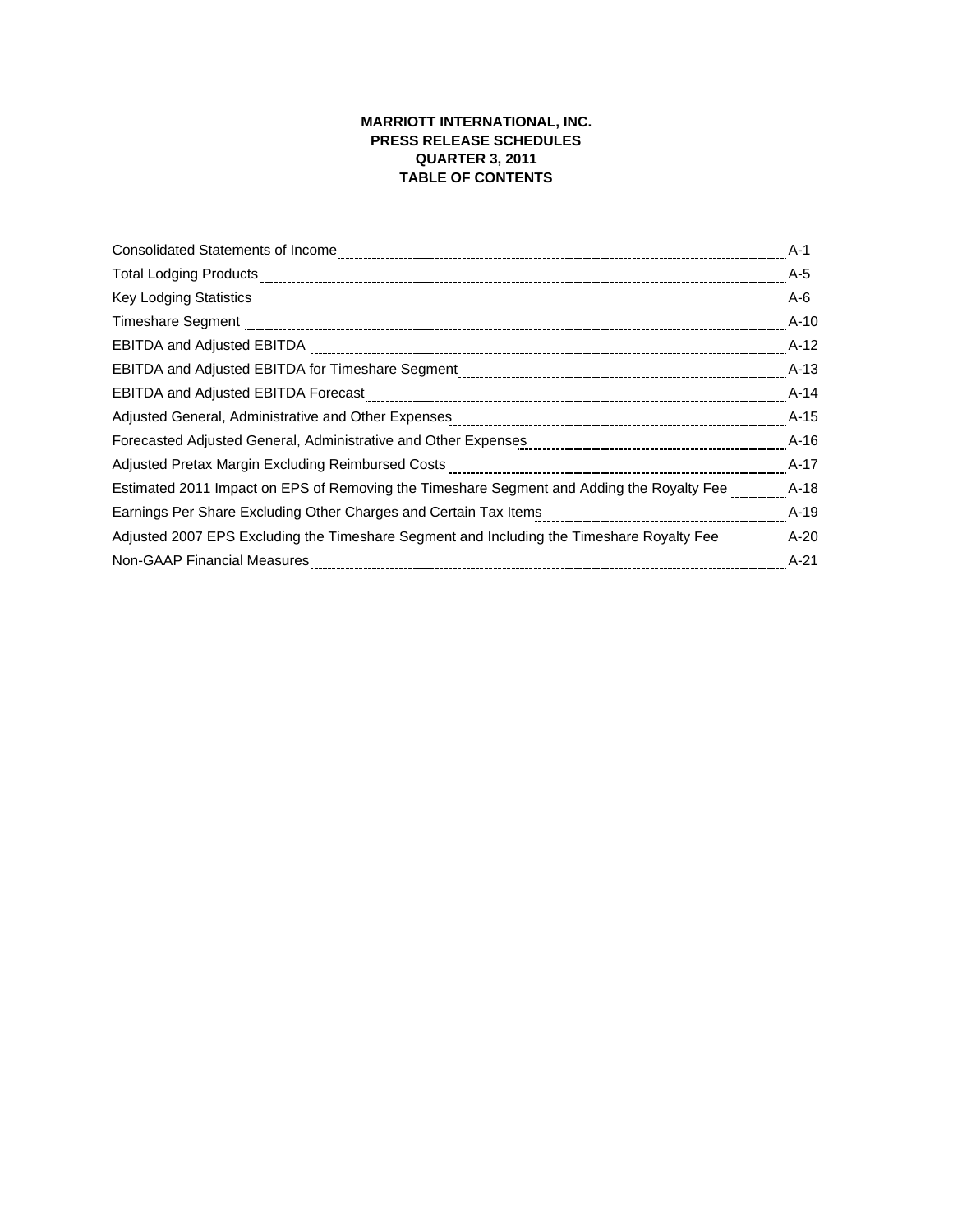## **MARRIOTT INTERNATIONAL, INC. CONSOLIDATED STATEMENTS OF INCOME**

(in millions, except per share amounts)

|                                                                                              | <b>As Reported</b><br>12 Weeks Ended<br>September 9, 2011 | <b>Other Charges</b><br>and<br><b>Certain Tax Items</b> | <b>As Adjusted</b><br>12 Weeks Ended<br>September 9, 2011 ** |                | <b>As Reported</b><br>12 Weeks Ended<br>September 10, 2010 | Percent<br>Better (Worse)<br>Adjusted 2011<br>vs. Reported 2010 |
|----------------------------------------------------------------------------------------------|-----------------------------------------------------------|---------------------------------------------------------|--------------------------------------------------------------|----------------|------------------------------------------------------------|-----------------------------------------------------------------|
| <b>REVENUES</b>                                                                              |                                                           |                                                         |                                                              |                |                                                            |                                                                 |
| Base management fees                                                                         | \$<br>136                                                 | \$                                                      | \$                                                           | 136            | \$<br>123                                                  | 11                                                              |
| Franchise fees                                                                               | 124                                                       |                                                         |                                                              | 124            | 109                                                        | 14                                                              |
| Incentive management fees<br>Owned, leased, corporate housing and other revenue <sup>1</sup> | 29                                                        |                                                         |                                                              | 29             | 21                                                         | 38                                                              |
| Timeshare sales and services <sup>2</sup>                                                    | 254<br>286                                                |                                                         |                                                              | 254<br>286     | 220<br>275                                                 | 15<br>4                                                         |
| Cost reimbursements <sup>3</sup>                                                             | 2,045                                                     |                                                         |                                                              | 2,045          | 1,900                                                      | $\bf 8$                                                         |
| <b>Total Revenues</b>                                                                        | 2,874                                                     |                                                         |                                                              | 2,874          | 2,648                                                      | 9                                                               |
| <b>OPERATING COSTS AND EXPENSES</b>                                                          |                                                           |                                                         |                                                              |                |                                                            |                                                                 |
| Owned, leased and corporate housing - direct <sup>4</sup>                                    | 219                                                       |                                                         |                                                              | 219            | 213                                                        | (3)                                                             |
| Timeshare - direct                                                                           | 250                                                       | $\blacksquare$                                          |                                                              | 250            | 219                                                        | (14)                                                            |
| Timeshare strategy - impairment charges <sup>5</sup>                                         | 324                                                       | (324)                                                   |                                                              |                |                                                            |                                                                 |
| Reimbursed costs                                                                             | 2,045                                                     |                                                         |                                                              | 2,045          | 1,900                                                      | (8)                                                             |
| General, administrative and other <sup>6</sup>                                               | 180                                                       | (10)                                                    |                                                              | 170            | 149                                                        | (14)                                                            |
| <b>Total Expenses</b>                                                                        | 3,018                                                     | (334)                                                   |                                                              | 2,684          | 2,481                                                      | (8)                                                             |
| <b>OPERATING (LOSS) INCOME</b>                                                               | (144)                                                     | 334                                                     |                                                              | 190            | 167                                                        | 14                                                              |
| (Losses) gains and other income <sup>7</sup>                                                 | (16)                                                      | 18                                                      |                                                              | $\overline{2}$ | 3                                                          | (33)                                                            |
| Interest expense                                                                             | (39)                                                      |                                                         |                                                              | (39)           | (41)                                                       | 5                                                               |
| Interest income                                                                              | 2                                                         |                                                         |                                                              | 2              | 4                                                          | (50)                                                            |
| Equity in losses <sup>8</sup>                                                                | (2)                                                       |                                                         |                                                              | (2)            | (5)                                                        | 60                                                              |
| (LOSS) INCOME BEFORE INCOME TAXES                                                            | (199)                                                     | 352                                                     |                                                              | 153            | 128                                                        | 20                                                              |
| Benefit (provision) for income taxes                                                         | 20                                                        | (69)                                                    |                                                              | (49)           | (45)                                                       | (9)                                                             |
| <b>NET (LOSS) INCOME</b>                                                                     | $(179)$ \$                                                | 283 \$                                                  |                                                              | 104            | \$<br>83                                                   | 25                                                              |
| (LOSSES) EARNINGS PER SHARE - Basic                                                          |                                                           |                                                         |                                                              |                |                                                            |                                                                 |
| (Losses) earnings per share 9                                                                | \$<br>$(0.52)$ \$                                         | 0.82 <sup>5</sup>                                       |                                                              | 0.30           | \$<br>0.23                                                 | 30                                                              |
| (LOSSES) EARNINGS PER SHARE - Diluted                                                        |                                                           |                                                         |                                                              |                |                                                            |                                                                 |
| (Losses) earnings per share 9                                                                | \$<br>$(0.52)$ \$                                         | $0.82$ \$                                               |                                                              | 0.29           | \$<br>0.22                                                 | 32                                                              |
| <b>Basic Shares</b>                                                                          | 345.4                                                     | 345.4                                                   |                                                              | 345.4          | 363.1                                                      |                                                                 |
| Diluted Shares <sup>10</sup>                                                                 | 345.4                                                     | 345.4                                                   |                                                              | 356.8          | 378.1                                                      |                                                                 |

\*\* Denotes non-GAAP financial measures. Please see pages A-21 and A-22 for additional information about our reasons for providing these alternative financial measures and limitations on their use.

See page A-3 for footnote references.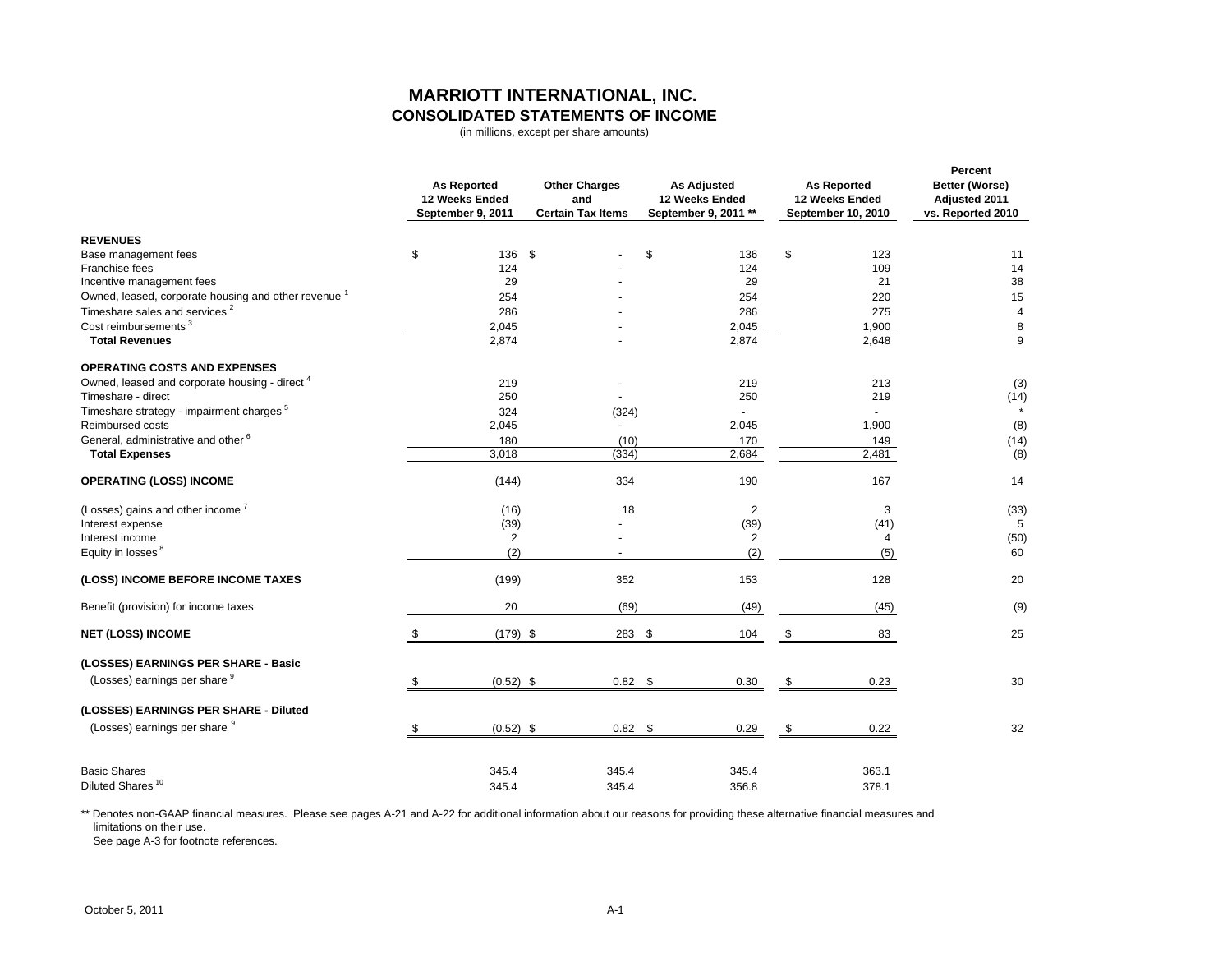## **MARRIOTT INTERNATIONAL, INC. CONSOLIDATED STATEMENTS OF INCOME**

(in millions, except per share amounts)

|                                                                                                              | <b>As Reported</b><br>36 Weeks Ended<br>September 9, 2011 | <b>Other Charges</b><br>and<br><b>Certain Tax Items</b> |        | <b>As Adjusted</b><br>36 Weeks Ended<br>September 9, 2011 ** | <b>As Reported</b><br>36 Weeks Ended<br>September 10, 2010 | Percent<br>Better (Worse)<br>Adjusted 2011<br>vs. Reported 2010 |
|--------------------------------------------------------------------------------------------------------------|-----------------------------------------------------------|---------------------------------------------------------|--------|--------------------------------------------------------------|------------------------------------------------------------|-----------------------------------------------------------------|
| <b>REVENUES</b>                                                                                              |                                                           |                                                         |        |                                                              |                                                            |                                                                 |
| Base management fees                                                                                         | \$<br>419                                                 | <b>S</b>                                                | \$     | 419                                                          | \$<br>384                                                  | 9                                                               |
| Franchise fees                                                                                               | 347                                                       |                                                         |        | 347                                                          | 305                                                        | 14                                                              |
| Incentive management fees                                                                                    | 121                                                       |                                                         |        | 121                                                          | 107                                                        | 13                                                              |
| Owned, leased, corporate housing and other revenue <sup>1</sup><br>Timeshare sales and services <sup>2</sup> | 727<br>850                                                |                                                         |        | 727<br>850                                                   | 704<br>849                                                 | 3                                                               |
| Cost reimbursements <sup>3</sup>                                                                             |                                                           |                                                         |        |                                                              |                                                            |                                                                 |
| <b>Total Revenues</b>                                                                                        | 6,160<br>8,624                                            |                                                         |        | 6,160<br>8,624                                               | 5,700<br>8,049                                             | 8<br>$\overline{7}$                                             |
| <b>OPERATING COSTS AND EXPENSES</b>                                                                          |                                                           |                                                         |        |                                                              |                                                            |                                                                 |
| Owned, leased and corporate housing - direct <sup>4</sup>                                                    | 643                                                       |                                                         |        | 643                                                          | 654                                                        | $\overline{2}$                                                  |
| Timeshare - direct                                                                                           | 720                                                       | $\overline{a}$                                          |        | 720                                                          | 693                                                        | (4)                                                             |
| Timeshare strategy - impairment charges <sup>5</sup>                                                         | 324                                                       | (324)                                                   |        | $\overline{a}$                                               |                                                            |                                                                 |
| Reimbursed costs                                                                                             | 6,160                                                     | ÷.                                                      |        | 6,160                                                        | 5,700                                                      | (8)                                                             |
| General, administrative and other <sup>6</sup>                                                               | 498                                                       | (10)                                                    |        | 488                                                          | 429                                                        | (14)                                                            |
| <b>Total Expenses</b>                                                                                        | 8,345                                                     | (334)                                                   |        | 8,011                                                        | 7,476                                                      | (7)                                                             |
| <b>OPERATING INCOME</b>                                                                                      | 279                                                       | 334                                                     |        | 613                                                          | 573                                                        | $\overline{7}$                                                  |
| (Losses) gains and other income <sup>7</sup>                                                                 | (11)                                                      | 18                                                      |        | $\overline{7}$                                               | $\overline{7}$                                             |                                                                 |
| Interest expense                                                                                             | (117)                                                     |                                                         |        | (117)                                                        | (130)                                                      | 10                                                              |
| Interest income                                                                                              | 9                                                         |                                                         |        | 9                                                            | 11                                                         | (18)                                                            |
| Equity in losses <sup>8</sup>                                                                                | (6)                                                       |                                                         |        | (6)                                                          | (20)                                                       | 70                                                              |
| <b>INCOME BEFORE INCOME TAXES</b>                                                                            | 154                                                       | 352                                                     |        | 506                                                          | 441                                                        | 15                                                              |
| Provision for income taxes                                                                                   | (97)                                                      | (69)                                                    |        | (166)                                                        | (156)                                                      | (6)                                                             |
| <b>NET INCOME</b>                                                                                            | 57 \$                                                     |                                                         | 283 \$ | 340                                                          | \$<br>285                                                  | 19                                                              |
| <b>EARNINGS PER SHARE - Basic</b>                                                                            |                                                           |                                                         |        |                                                              |                                                            |                                                                 |
| Earnings per share <sup>9</sup>                                                                              | \$<br>$0.16$ \$                                           | $0.79$ \$                                               |        | 0.95                                                         | \$<br>0.79                                                 | 20                                                              |
| <b>EARNINGS PER SHARE - Diluted</b>                                                                          |                                                           |                                                         |        |                                                              |                                                            |                                                                 |
| Earnings per share 9                                                                                         | \$<br>$0.15$ \$                                           | $0.77$ \$                                               |        | 0.92                                                         | \$<br>0.76                                                 | 21                                                              |
| <b>Basic Shares</b>                                                                                          | 356.5                                                     | 356.5                                                   |        | 356.5                                                        | 361.5                                                      |                                                                 |
| Diluted Shares <sup>10</sup>                                                                                 | 369.8                                                     | 369.8                                                   |        | 369.8                                                        | 376.4                                                      |                                                                 |

\*\* Denotes non-GAAP financial measures. Please see page A-21 and A-22 for additional information about our reasons for providing these alternative financial measures and limitations on their use.

See page A-3 for footnote references.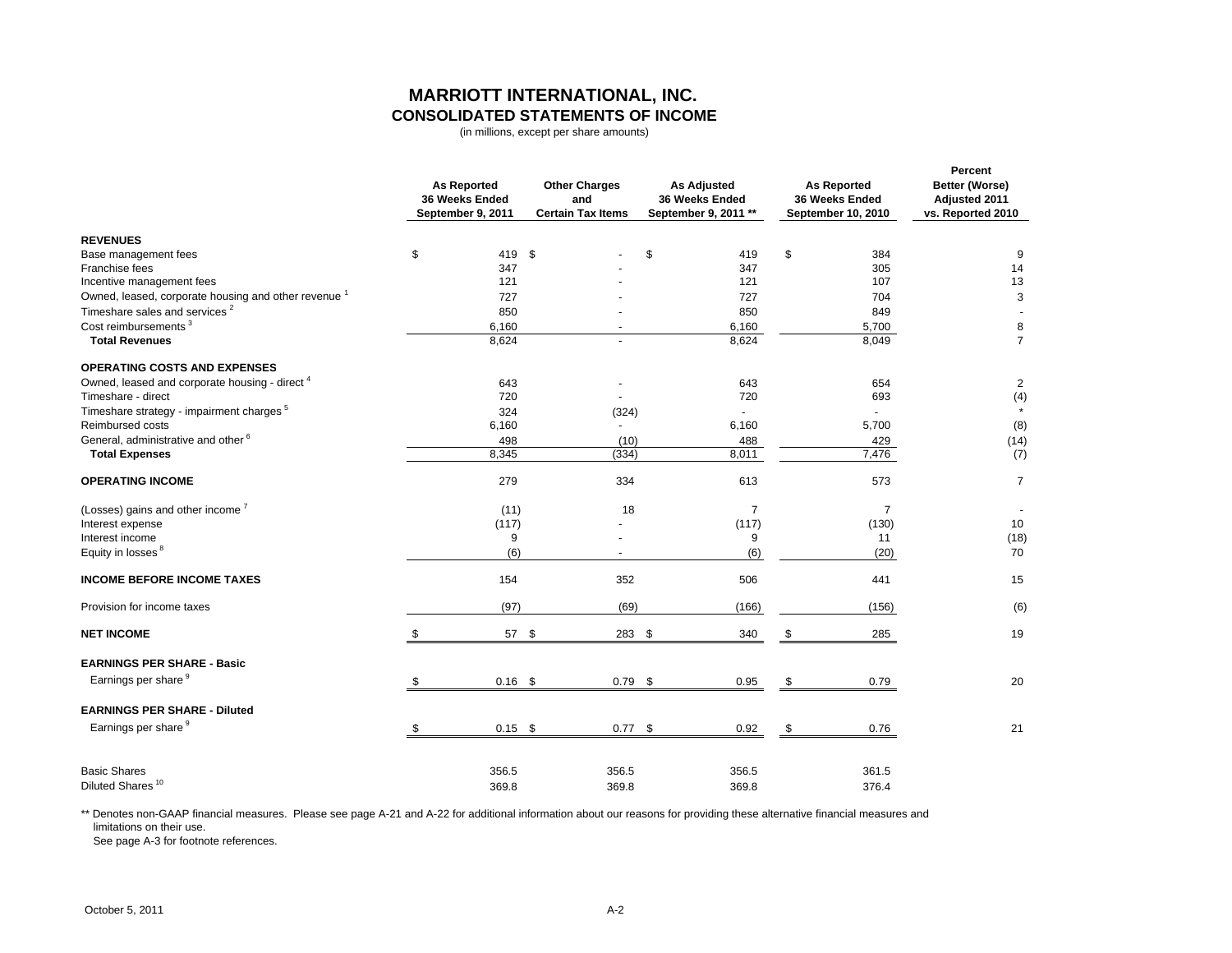## **MARRIOTT INTERNATIONAL, INC. CONSOLIDATED STATEMENTS OF INCOME**

(in millions, except per share amounts)

\* Percent cannot be calculated.

- <sup>1</sup> Owned, leased, corporate housing and other revenue includes revenue from the properties we own or lease, revenue from our corporate housing business, termination fees, branding fees and other revenue.
- 2 – *Timeshare sales and services* includes total timeshare revenue except for base management fees and cost reimbursements.
- 3 *Cost reimbursements* include reimbursements from properties for Marriott-funded operating expenses.
- 4 *Owned, leased and corporate housing direct* expenses include operating expenses related to our owned or leased hotels, including lease payments, pre-opening expenses and depreciation, plus expenses related to our corporate housing business.
- $5$  Reflects the following 2011 third quarter Timeshare segment impairments: inventory \$256 million, land \$62 million, and other impairments \$6 million.
- 6 – *General, administrative and other* expenses include the overhead costs allocated to our segments, and our corporate overhead costs and general expenses.
- 7 – *(Losses) gains and other income* includes gains and losses on: the sale of real estate, note sales or repayments (except timeshare note securitizations), the sale or other-than-temporary impairment of joint ventures and investments, debt extinguishments, and income from cost method joint ventures.
- 8 – *Equity in losses* includes our equity in earnings or losses of unconsolidated equity method joint ventures.
- $9 -$  Earnings per share plus adjustment items may not equal earnings per share as adjusted.
- $10$  Basic and fully diluted weighted average shares outstanding used to calculate earnings per share for the period in which we had a loss are the same because inclusion of additional equivalents would be anti-dilutive.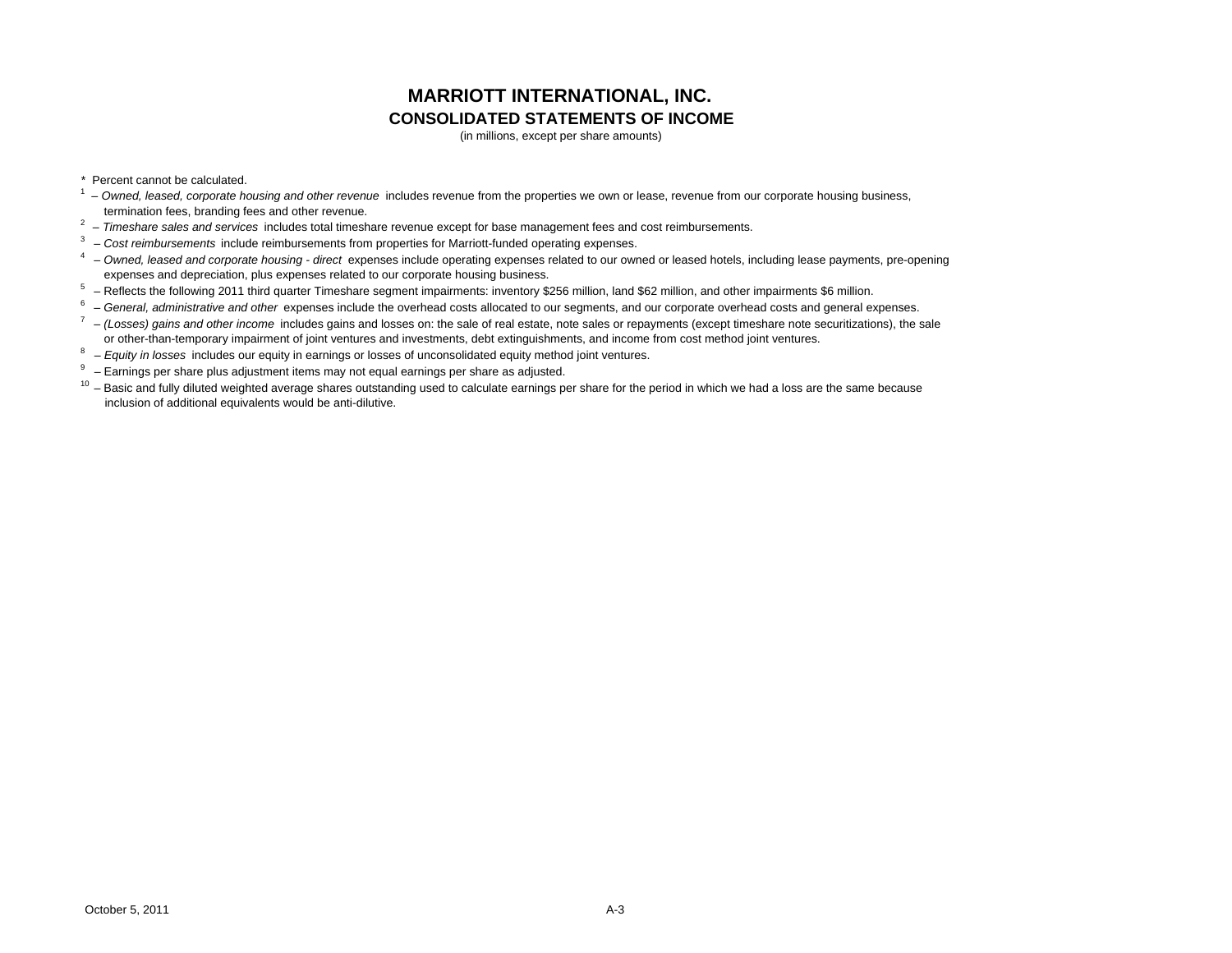### **MARRIOTT INTERNATIONAL, INC. FOURTH QUARTER 2010 CONSOLIDATED STATEMENTS OF INCOME**

(in millions, except per share amounts)

|                                                                                                                                                |                                                                        | <b>Adjustments</b>      |                             |                                                                           |
|------------------------------------------------------------------------------------------------------------------------------------------------|------------------------------------------------------------------------|-------------------------|-----------------------------|---------------------------------------------------------------------------|
|                                                                                                                                                | <b>As Reported</b><br>16 Weeks<br><b>Ended</b><br>December 31,<br>2010 | Other<br><b>Charges</b> | Certain<br><b>Tax Items</b> | <b>As Adjusted</b><br>16 Weeks<br><b>Ended</b><br>December 31,<br>2010 ** |
| <b>REVENUES</b>                                                                                                                                |                                                                        |                         |                             |                                                                           |
| Base management fees                                                                                                                           | \$<br>178                                                              | \$                      | \$                          | \$<br>178                                                                 |
| Franchise fees                                                                                                                                 | 136                                                                    |                         |                             | 136                                                                       |
| Incentive management fees                                                                                                                      | 75                                                                     |                         |                             | 75                                                                        |
| Owned, leased, corporate housing and other revenue <sup>1</sup><br>Timeshare sales and services (including net note sale gains of \$38 for the | 342                                                                    |                         |                             | 342                                                                       |
| sixteen weeks ended January 1, 2010) <sup>2</sup>                                                                                              | 372                                                                    |                         |                             | 372                                                                       |
| Cost reimbursements <sup>3</sup>                                                                                                               | 2,539                                                                  |                         |                             | 2,539                                                                     |
| <b>Total Revenues</b>                                                                                                                          | 3,642                                                                  |                         |                             | 3,642                                                                     |
| <b>OPERATING COSTS AND EXPENSES</b>                                                                                                            |                                                                        |                         |                             |                                                                           |
| Owned, leased and corporate housing - direct <sup>4</sup>                                                                                      | 301                                                                    |                         |                             | 301                                                                       |
| Timeshare - direct<br>Reimbursed costs                                                                                                         | 329<br>2,539                                                           |                         |                             | 329<br>2,539                                                              |
| Restructuring costs                                                                                                                            |                                                                        |                         |                             |                                                                           |
| General, administrative and other <sup>5</sup>                                                                                                 | 351                                                                    | (111)                   |                             | 240                                                                       |
| <b>Total Expenses</b>                                                                                                                          | 3,520                                                                  | (111)                   | ÷,                          | 3,409                                                                     |
| <b>OPERATING INCOME</b>                                                                                                                        | 122                                                                    | 111                     |                             | 233                                                                       |
| Gains and other income <sup>6</sup>                                                                                                            | 28                                                                     |                         |                             | 28                                                                        |
| Interest expense                                                                                                                               | (50)                                                                   |                         |                             | (50)                                                                      |
| Interest income                                                                                                                                | 8                                                                      |                         |                             | 8                                                                         |
| Equity in earnings (losses) <sup>7</sup>                                                                                                       | $\overline{2}$                                                         | (11)                    |                             | (9)                                                                       |
| <b>INCOME BEFORE INCOME TAXES</b>                                                                                                              | 110                                                                    | 100                     |                             | 210                                                                       |
| Benefit (provision) for income taxes                                                                                                           | 63                                                                     | (38)                    | (85)                        | (60)                                                                      |
| <b>NET INCOME</b>                                                                                                                              | \$<br>173                                                              | \$<br>62                | \$<br>$(85)$ \$             | 150                                                                       |
| <b>EARNINGS PER SHARE - Basic</b><br>Earnings per share 8                                                                                      | \$<br>0.48                                                             | \$<br>0.17              | \$<br>$(0.23)$ \$           | 0.41                                                                      |
| <b>EARNINGS PER SHARE - Diluted</b><br>Earnings per share <sup>8</sup>                                                                         | \$<br>0.46                                                             | \$<br>0.16              | \$<br>$(0.22)$ \$           | 0.39                                                                      |
| <b>Basic Shares</b><br><b>Diluted Shares</b>                                                                                                   | 365.6<br>382.0                                                         | 365.6<br>382.0          | 365.6<br>382.0              | 365.6<br>382.0                                                            |

\*\* Denotes non-GAAP financial measures. Please see pages A-21 and A-22 for additional information about our reasons for providing these alternative financial measures and limitations on their use.

 $1 -$  Owned, leased, corporate housing and other revenue includes revenue from the properties we own or lease, revenue from our corporate housing business, termination fees, branding fees and other revenue.

 $2$  – Timeshare sales and services includes total timeshare revenue except for base management fees and cost reimbursements.

 $3 -$  Cost reimbursements include reimbursements from properties for Marriott-funded operating expenses.

 $4$  – Owned, leased and corporate housing - direct expenses include operating expenses related to our owned or leased hotels, including lease payments, pre-opening expenses and depreciation, plus expenses related to our corporate housing business.

 $5$  – General, administrative and other expenses include the overhead costs allocated to our segments, and our corporate overhead costs and general expenses.

 $^6$  – Gains and other income includes gains and losses on: the sale of real estate, note sales or repayments (except timeshare note securitizations), the sale of joint ventures and investments; and debt extinguishments, as well as income from cost method joint ventures.

 $7$  – Equity in earnings (losses) includes our equity in earnings (losses) of unconsolidated equity method joint ventures.

 $8$  – Earnings per share plus adjustment items may not equal earnings per share as adjusted.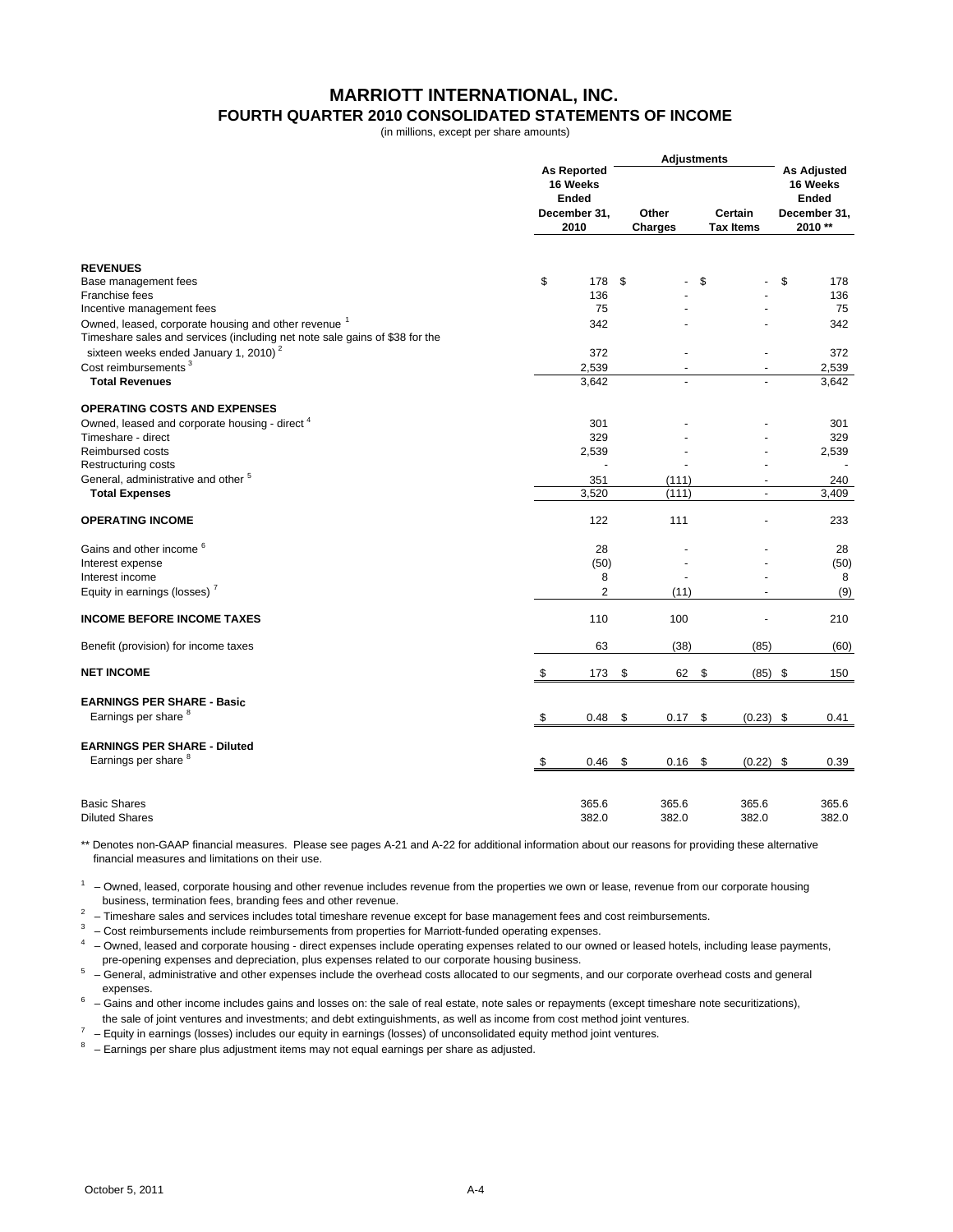#### **MARRIOTT INTERNATIONAL, INC. TOTAL LODGING PRODUCTS <sup>1</sup>**

|                                            |                      | <b>Number of Properties</b> |                           | <b>Number of Rooms/Suites</b> |                       |                           |  |  |
|--------------------------------------------|----------------------|-----------------------------|---------------------------|-------------------------------|-----------------------|---------------------------|--|--|
| <b>Brand</b>                               | September 9,<br>2011 | September 10,<br>2010       | vs. September 10,<br>2010 | September 9,<br>2011          | September 10,<br>2010 | vs. September 10,<br>2010 |  |  |
| <b>Domestic Full-Service</b>               |                      |                             |                           |                               |                       |                           |  |  |
| Marriott Hotels & Resorts                  | 355                  | 355                         | $\sim$                    | 143,579                       | 142,277               | 1,302                     |  |  |
| Renaissance Hotels                         | 78                   | 79                          | (1)                       | 28,446                        | 28,790                | (344)                     |  |  |
| Autograph Collection                       | 16                   | 11                          | 5                         | 4,860                         | 1,646                 | 3,214                     |  |  |
| <b>Domestic Limited-Service</b>            |                      |                             |                           |                               |                       |                           |  |  |
| Courtyard                                  | 802                  | 785                         | 17                        | 112,578                       | 110,325               | 2,253                     |  |  |
| Fairfield Inn & Suites                     | 663                  | 647                         | 16                        | 60,010                        | 58,398                | 1,612                     |  |  |
| SpringHill Suites                          | 283                  | 271                         | 12                        | 33,234                        | 31,772                | 1,462                     |  |  |
| Residence Inn                              | 597                  | 592                         | 5                         | 72,067                        | 71,280                | 787                       |  |  |
| <b>TownePlace Suites</b>                   | 197                  | 192                         | 5                         | 19,770                        | 19,320                | 450                       |  |  |
| International                              |                      |                             |                           |                               |                       |                           |  |  |
| Marriott Hotels & Resorts                  | 202                  | 195                         | $\overline{7}$            | 62,404                        | 59,936                | 2,468                     |  |  |
| Renaissance Hotels                         | 74                   | 67                          | $\overline{7}$            | 23,740                        | 22,622                | 1,118                     |  |  |
| Autograph Collection                       | $\overline{4}$       | ÷.                          | $\overline{4}$            | 495                           |                       | 495                       |  |  |
| Courtyard                                  | 104                  | 97                          | $\overline{7}$            | 20,496                        | 19,307                | 1,189                     |  |  |
| Fairfield Inn & Suites                     | 11                   | 10                          | 1                         | 1,361                         | 1,235                 | 126                       |  |  |
| SpringHill Suites                          | $\overline{2}$       | $\overline{1}$              | $\mathbf{1}$              | 299                           | 124                   | 175                       |  |  |
| Residence Inn                              | 18                   | 18                          | ٠                         | 2,559                         | 2,559                 |                           |  |  |
| <b>TownePlace Suites</b>                   | $\mathbf{1}$         |                             | $\mathbf{1}$              | 105                           |                       | 105                       |  |  |
| <b>Marriott Executive Apartments</b>       | 22                   | 23                          | (1)                       | 3,562                         | 3,775                 | (213)                     |  |  |
| Luxury                                     |                      |                             |                           |                               |                       |                           |  |  |
| The Ritz-Carlton - Domestic                | 39                   | 39                          | $\blacksquare$            | 11,587                        | 11,587                |                           |  |  |
| The Ritz-Carlton - International           | 38                   | 35                          | 3                         | 11,503                        | 10,457                | 1,046                     |  |  |
| <b>Bulgari Hotels &amp; Resorts</b>        | $\overline{2}$       | $\overline{2}$              |                           | 117                           | 117                   |                           |  |  |
| Edition                                    | $\mathbf{1}$         |                             | $\mathbf{1}$              | 78                            |                       | 78                        |  |  |
| The Ritz-Carlton Residential               | 31                   | 26                          | 5                         | 3,780                         | 2,715                 | 1,065                     |  |  |
| The Ritz-Carlton Serviced Apartments       | $\overline{4}$       | 3                           | $\mathbf{1}$              | 579                           | 458                   | 121                       |  |  |
| <b>Unconsolidated Joint Ventures</b>       |                      |                             |                           |                               |                       |                           |  |  |
| AC Hotels by Marriott                      | 75                   |                             | 75                        | 7,944                         |                       | 7,944                     |  |  |
| Autograph Collection                       | $\overline{4}$       |                             | $\overline{4}$            | 278                           |                       | 278                       |  |  |
| Timeshare <sup>2</sup>                     |                      |                             |                           |                               |                       |                           |  |  |
| Marriott Vacation Club <sup>3</sup>        | 53                   | 53                          |                           | 11,988                        | 11,866                | 122                       |  |  |
| The Ritz-Carlton Destination Club          | 10                   | 9                           | 1                         | 476                           | 446                   | 30                        |  |  |
| The Ritz-Carlton Residences                | $\overline{4}$       | 4                           |                           | 238                           | 238                   |                           |  |  |
| Grand Residences by Marriott - Fractional  | $\overline{2}$       | 2                           |                           | 248                           | 248                   |                           |  |  |
| Grand Residences by Marriott - Residential | $\overline{2}$       | 2                           | $\overline{\phantom{a}}$  | 68                            | 68                    | $\sim$                    |  |  |
| <b>Sub Total Timeshare</b>                 | 71                   | 70                          | $\mathbf{1}$              | 13,018                        | 12,866                | 152                       |  |  |
| Total                                      | 3,694                | 3,518                       | 176                       | 638,449                       | 611,566               | 26,883                    |  |  |

#### **Number of Timeshare Interval, Fractional and Residential Resorts**

|                                                  | Total                   | <b>Properties in</b>      |
|--------------------------------------------------|-------------------------|---------------------------|
|                                                  | Properties <sup>2</sup> | Active Sales <sup>4</sup> |
| 100% Company-Developed                           |                         |                           |
| Marriott Vacation Club <sup>4</sup>              | 53                      | 27                        |
| The Ritz-Carlton Destination Club and Residences | 12                      | 9                         |
| Grand Residences by Marriott and Residences      | 4                       | 3                         |
| <b>Joint Ventures</b>                            |                         |                           |
| The Ritz-Carlton Destination Club and Residences | $\overline{2}$          | っ                         |
| Total                                            | 71                      |                           |

 $1$  Total Lodging Products excludes the 2,165 and 1,993 corporate housing rental units as of September 9, 2011 and September 10, 2010, respectively.

 $<sup>2</sup>$  Includes products that are in active sales as well as those that are sold out. Residential products are included once they possess a certificate</sup> of occupancy.

<sup>3</sup> Marriott Vacation Club includes former Horizons by Marriott Vacation Club products that were previously reported separately.

4 Products in active sales may not be ready for occupancy.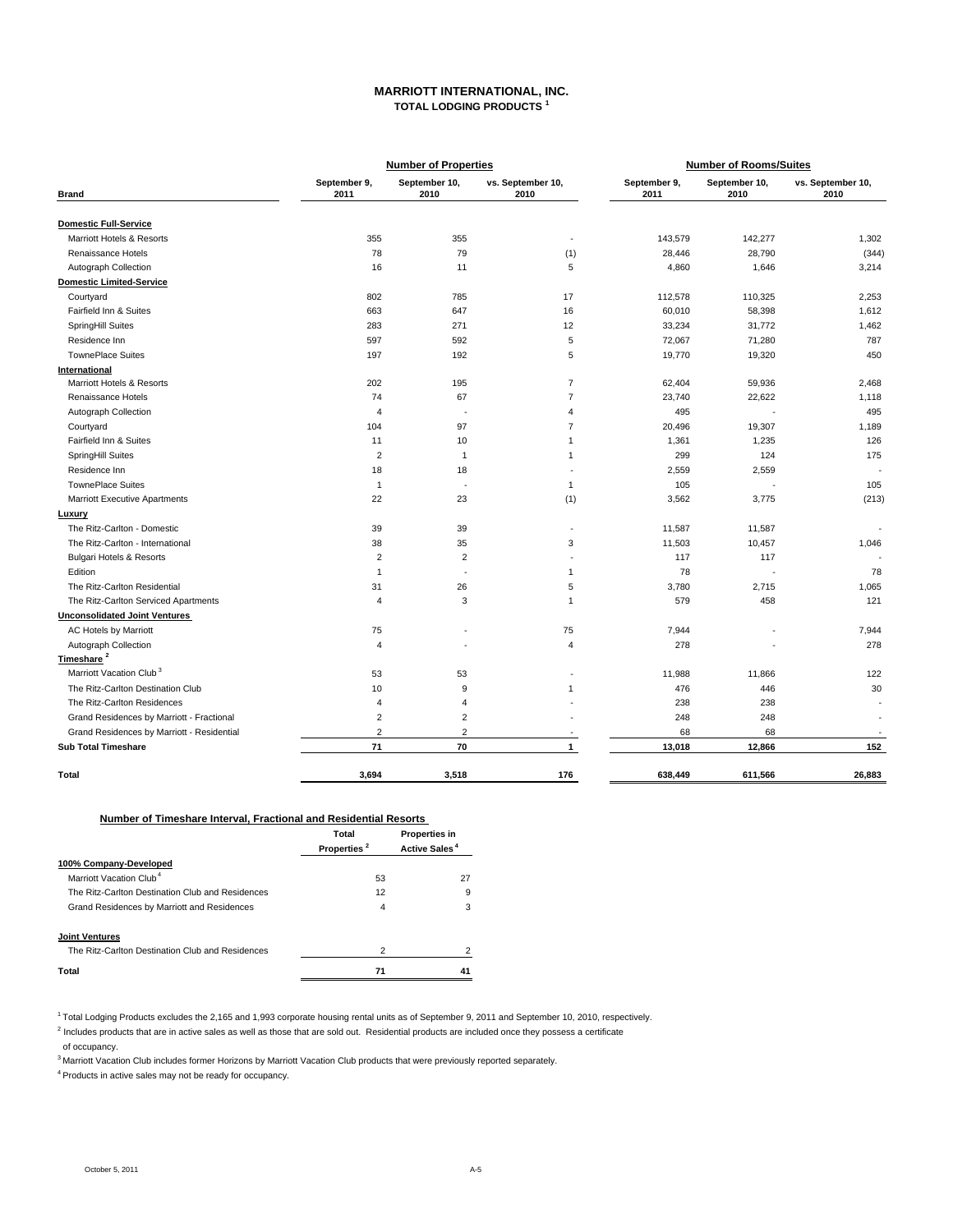#### **MARRIOTT INTERNATIONAL, INC. KEY LODGING STATISTICS** Constant \$

# **Comparable Company-Operated International Properties<sup>1</sup> Three Months Ended August 31, 2011 and August 31, 2010**

|          |          |               |      |           | <b>Average Daily Rate</b>                                                    |          |  |  |  |
|----------|----------|---------------|------|-----------|------------------------------------------------------------------------------|----------|--|--|--|
| 2011     | vs. 2010 | 2011          |      |           | 2011                                                                         | vs. 2010 |  |  |  |
| \$123.32 | 12.8%    | 73.5%         | 3.1% | pts.      | \$167.78                                                                     | 8.0%     |  |  |  |
| \$138.28 | 5.3%     | 78.1%         | 0.3% | pts.      | \$177.15                                                                     | 4.9%     |  |  |  |
| \$67.12  | $-10.1%$ | 56.5%         |      | pts.      | \$118.83                                                                     | 2.6%     |  |  |  |
| \$95.77  | 13.9%    | 73.5%         | 6.0% | pts.      | \$130.27                                                                     | 4.5%     |  |  |  |
| \$117.25 | 7.3%     | 74.2%         |      |           | \$158.11                                                                     | 5.0%     |  |  |  |
| \$185.06 | 8.5%     | 63.3%         |      |           | \$292.33                                                                     | 7.8%     |  |  |  |
| \$125.64 | 7.5%     | 72.8%         |      |           | \$172.54                                                                     | 5.4%     |  |  |  |
| \$110.31 | 7.2%     | 73.3%         |      |           | \$150.50                                                                     | 4.1%     |  |  |  |
|          |          | <b>REVPAR</b> |      | Occupancy | vs. 2010<br>$-8.0\%$<br>1.6% pts.<br>$0.4%$ pts.<br>$1.5%$ pts.<br>2.1% pts. |          |  |  |  |

#### **Comparable Systemwide International Properties<sup>1</sup>**

|                                   |          | Three Months Ended August 31, 2011 and August 31, 2010 |       |             |          |                           |          |  |  |  |  |
|-----------------------------------|----------|--------------------------------------------------------|-------|-------------|----------|---------------------------|----------|--|--|--|--|
|                                   |          | <b>REVPAR</b>                                          |       | Occupancy   |          | <b>Average Daily Rate</b> |          |  |  |  |  |
| Region                            | 2011     | vs. 2010                                               | 2011  |             | vs. 2010 | 2011                      | vs. 2010 |  |  |  |  |
| Caribbean & Latin America         | \$105.48 | 12.4%                                                  | 70.1% | 2.8%        | pts.     | \$150.51                  | 7.9%     |  |  |  |  |
| Europe                            | \$135.18 | 5.8%                                                   | 77.7% | 0.6%        | pts.     | \$173.93                  | 5.0%     |  |  |  |  |
| Middle East & Africa              | \$65.96  | $-9.1%$                                                | 56.2% | $-7.0\%$    | pts.     | \$117.37                  | 2.3%     |  |  |  |  |
| Asia Pacific                      | \$103.24 | 8.5%                                                   | 73.0% | 4.5%        | pts.     | \$141.48                  | 1.8%     |  |  |  |  |
| Regional Composite <sup>2</sup>   | \$115.94 | 6.6%                                                   | 73.5% | 1.5% pts.   |          | \$157.82                  | 4.5%     |  |  |  |  |
| International Luxury <sup>3</sup> | \$185.06 | 8.5%                                                   | 63.3% | $0.4%$ pts. |          | \$292.33                  | 7.8%     |  |  |  |  |
| Total International <sup>4</sup>  | \$122.84 | 6.9%                                                   | 72.4% | 1.4% pts.   |          | \$169.56                  | 4.9%     |  |  |  |  |
| Worldwide <sup>5</sup>            | \$96.15  | 6.9%                                                   | 73.9% | 2.3% pts.   |          | \$130.11                  | 3.6%     |  |  |  |  |

 $1$  We report financial results on a period basis and international statistics on a monthly basis. Statistics are in constant dollars for June through August. International includes properties located outside the United States and Canada, except for Worldwide which includes the United States.

<sup>2</sup> Regional information includes the Marriott Hotels & Resorts, Renaissance Hotels and Courtyard brands.<br><sup>3</sup> International Luxury includes The Bitz Carlies preparties eutside of the United States and Conade and  $3$  International Luxury includes The Ritz-Carlton properties outside of the United States and Canada and Bulgari Hotels & Resorts.

<sup>4</sup> Includes Regional Composite and International Luxury.

5 Includes international statistics for the three calendar months ended August 31, 2011 and August 31, 2010, and the United States statistics for the twelve weeks ended September 9, 2011 and September 10, 2010. Includes the Marriott Hotels & Resorts, Renaissance Hotels, The Ritz-Carlton, Bulgari Hotels & Resorts, Residence Inn, Courtyard, Fairfield Inn & Suites, TownePlace Suites, and SpringHill Suites brands.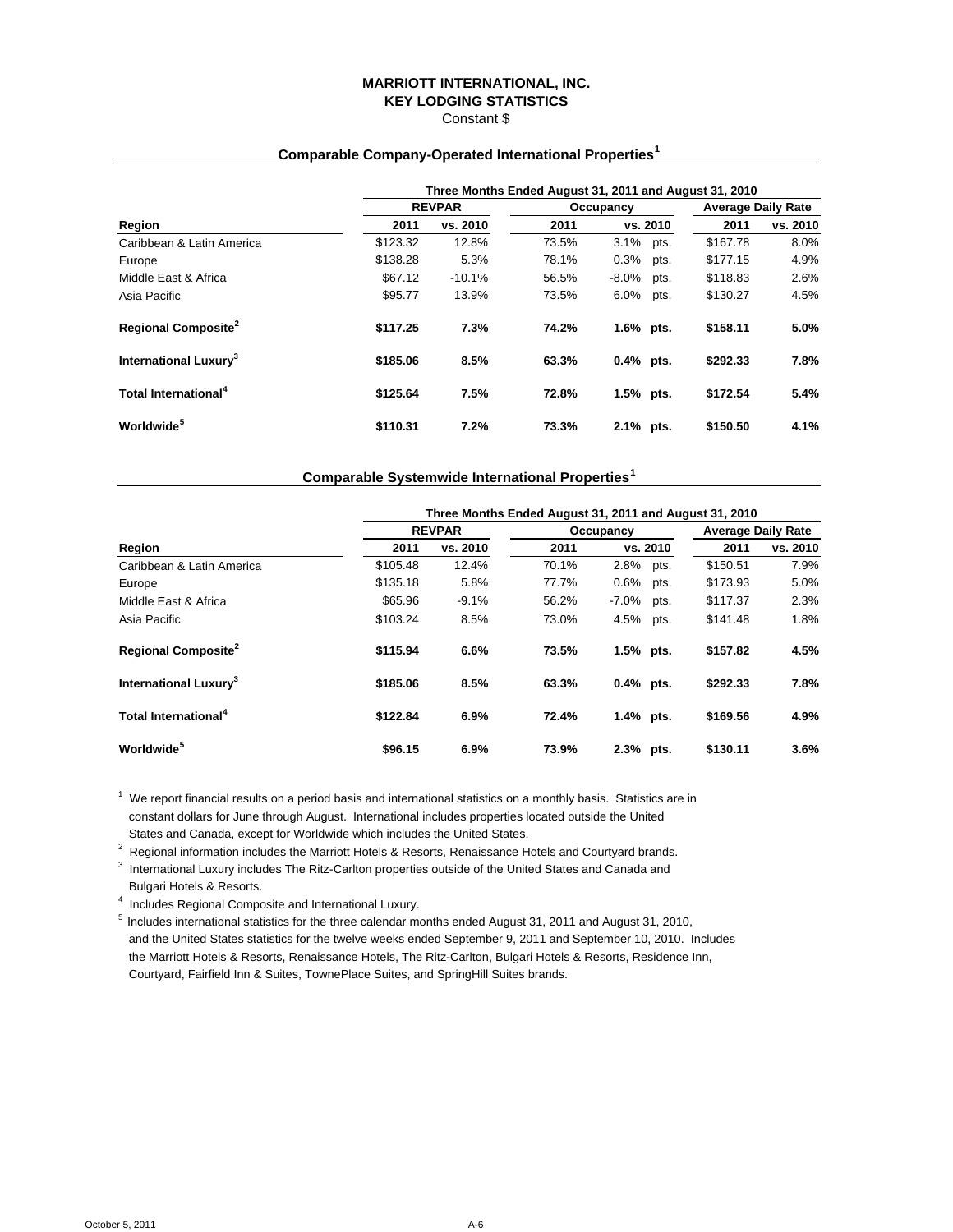#### **MARRIOTT INTERNATIONAL, INC. KEY LODGING STATISTICS** Constant \$

# **Eight Months Ended August 31, 2011 and August 31, 2010 REVPAR COCUPAR OCCUPACE Average Daily Rate Region 2011 vs. 2010 2011 vs. 2010 2011 vs. 2010** Caribbean & Latin America \$135.62 10.5% 74.0% 3.1% pts. \$183.25 5.8% Europe \$126.47 7.1% 72.9% 1.0% pts. \$173.42 5.6% Middle East & Africa \$79.90 -9.8% 57.0% -11.7% pts. \$140.19 8.8% Asia Pacific \$96.01 16.8% 71.8% 6.3% pts. \$133.80 6.5% **Regional Composite<sup>2</sup> \$114.36 8.6% 71.3% 1.7% pts. \$160.46 6.0% International Luxury3 \$197.04 6.5% 63.9% 0.1% pts. \$308.14 6.3% Total International<sup>4</sup> \$124.59 8.1% 70.4% 1.5% pts. \$177.06 5.9% Worldwide<sup>5</sup> \$110.54 6.7% 71.0% 1.7% pts. \$155.80 4.2%**

## **Comparable Company-Operated International Properties<sup>1</sup>**

#### **Comparable Systemwide International Properties<sup>1</sup>**

|                                        |          | Eight Months Ended August 31, 2011 and August 31, 2010 |       |              |                           |          |          |  |  |  |  |
|----------------------------------------|----------|--------------------------------------------------------|-------|--------------|---------------------------|----------|----------|--|--|--|--|
|                                        |          | <b>REVPAR</b>                                          |       | Occupancy    | <b>Average Daily Rate</b> |          |          |  |  |  |  |
| Region                                 | 2011     | vs. 2010                                               | 2011  |              | vs. 2010                  | 2011     | vs. 2010 |  |  |  |  |
| Caribbean & Latin America              | \$115.78 | 10.0%                                                  | 70.6% | 2.9%         | pts.                      | \$163.93 | 5.6%     |  |  |  |  |
| Europe                                 | \$122.13 | 7.3%                                                   | 71.8% | 1.4%         | pts.                      | \$170.15 | 5.3%     |  |  |  |  |
| Middle East & Africa                   | \$77.80  | $-8.5%$                                                | 56.8% | $-10.0\%$    | pts.                      | \$136.88 | 7.6%     |  |  |  |  |
| Asia Pacific                           | \$100.70 | 11.4%                                                  | 71.1% | 4.8%         | pts.                      | \$141.68 | 3.9%     |  |  |  |  |
| <b>Regional Composite</b> <sup>2</sup> | \$111.56 | 7.7%                                                   | 70.2% | 1.7% pts.    |                           | \$158.86 | 5.2%     |  |  |  |  |
| International Luxury <sup>3</sup>      | \$197.04 | 6.5%                                                   | 63.9% | $0.1\%$ pts. |                           | \$308.14 | 6.3%     |  |  |  |  |
| Total International <sup>4</sup>       | \$120.10 | 7.5%                                                   | 69.6% | 1.5% pts.    |                           | \$172.56 | 5.2%     |  |  |  |  |
| Worldwide <sup>5</sup>                 | \$92.87  | 6.7%                                                   | 70.4% | 2.1% pts.    |                           | \$131.83 | 3.4%     |  |  |  |  |

 $1$  We report financial results on a period basis and international statistics on a monthly basis. Statistics are in constant dollars for January through August. International includes properties located outside the United States and Canada, except for Worldwide which includes the United States.

<sup>2</sup> Regional information includes the Marriott Hotels & Resorts, Renaissance Hotels and Courtyard brands.<br><sup>3</sup> International Luxury includes The Bitz Carlies preparties eutside of the United States and Conade and

 $3$  International Luxury includes The Ritz-Carlton properties outside of the United States and Canada and Bulgari Hotels & Resorts.

<sup>4</sup> Includes Regional Composite and International Luxury.

5 Includes international statistics for the eight calendar months ended August 31, 2011 and August 31, 2010, and the United States statistics for the thirty-six weeks ended September 9, 2011 and September 10, 2010. Includes the Marriott Hotels & Resorts, Renaissance Hotels, The Ritz-Carlton, Bulgari Hotels & Resorts, Residence Inn, Courtyard, Fairfield Inn & Suites, TownePlace Suites, and SpringHill Suites brands.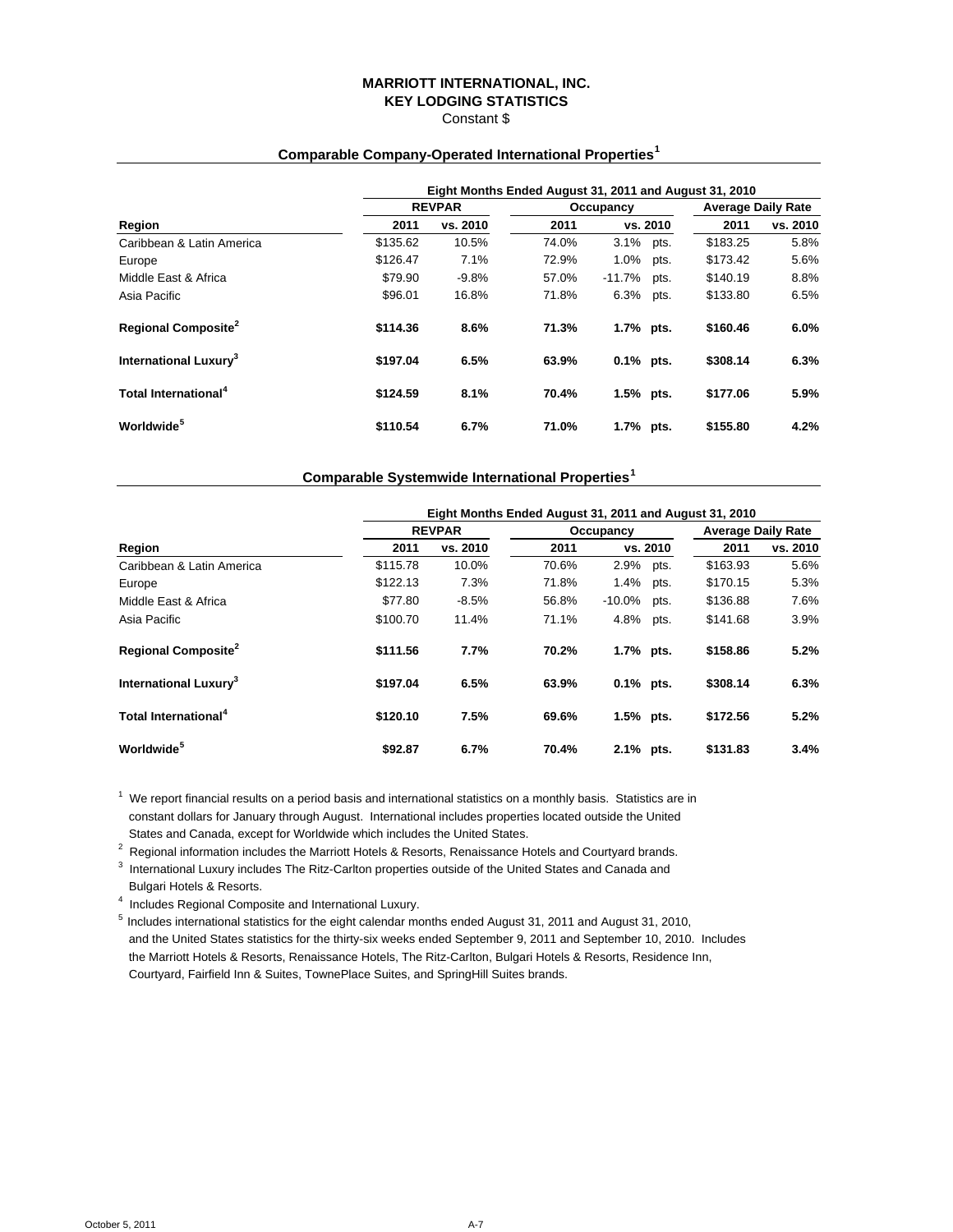## **MARRIOTT INTERNATIONAL, INC. KEY LODGING STATISTICS**

## **Comparable Company-Operated North American Properties1**

|                                                             | Twelve Weeks Ended September 9, 2011 and September 10, 2010 |          |           |              |      |                           |          |  |  |  |
|-------------------------------------------------------------|-------------------------------------------------------------|----------|-----------|--------------|------|---------------------------|----------|--|--|--|
|                                                             | <b>REVPAR</b>                                               |          | Occupancy |              |      | <b>Average Daily Rate</b> |          |  |  |  |
| <b>Brand</b>                                                | 2011                                                        | vs. 2010 | 2011      | vs. 2010     |      | 2011                      | vs. 2010 |  |  |  |
| <b>Marriott Hotels &amp; Resorts</b>                        | \$113.06                                                    | 4.4%     | 73.8%     | 1.2%         | pts. | \$153.22                  | 2.8%     |  |  |  |
| Renaissance Hotels                                          | \$107.89                                                    | 8.8%     | 72.3%     | 3.5%         | pts. | \$149.16                  | $3.6\%$  |  |  |  |
| Composite North American Full-Service <sup>2</sup>          | \$112.09                                                    | 5.2%     | 73.5%     | $1.6\%$ pts. |      | \$152.47                  | 2.9%     |  |  |  |
| The Ritz-Carlton <sup>3</sup>                               | \$188.75                                                    | 13.5%    | 69.9%     | $2.7\%$      | pts. | \$270.02                  | 9.1%     |  |  |  |
| Composite North American Full-Service & Luxury <sup>4</sup> | \$121.24                                                    | 6.6%     | 73.1%     | 1.7% pts.    |      | \$165.89                  | 4.1%     |  |  |  |
| Residence Inn                                               | \$93.26                                                     | 3.8%     | 79.7%     | $0.9\%$      | pts. | \$117.03                  | 2.6%     |  |  |  |
| Courtyard                                                   | \$78.07                                                     | 9.5%     | 71.6%     | 4.1%         | pts. | \$109.06                  | 3.2%     |  |  |  |
| <b>TownePlace Suites</b>                                    | \$60.96                                                     | 11.5%    | 77.8%     | 5.0%         | pts. | \$78.33                   | 4.4%     |  |  |  |
| <b>SpringHill Suites</b>                                    | \$67.05                                                     | 8.1%     | 70.0%     | 3.2%         | pts. | \$95.76                   | 3.3%     |  |  |  |
| Composite North American Limited-Service <sup>5</sup>       | \$80.38                                                     | 7.8%     | 74.1%     | 3.3% pts.    |      | \$108.53                  | $3.0\%$  |  |  |  |
| Composite - All <sup>6</sup>                                | \$103.99                                                    | 7.0%     | 73.5%     | 2.4% pts.    |      | \$141.49                  | 3.5%     |  |  |  |

## **Comparable Systemwide North American Properties1**

|                                                             | Twelve Weeks Ended September 9, 2011 and September 10, 2010 |               |       |              |      |                           |          |  |  |  |
|-------------------------------------------------------------|-------------------------------------------------------------|---------------|-------|--------------|------|---------------------------|----------|--|--|--|
|                                                             |                                                             | <b>REVPAR</b> |       | Occupancy    |      | <b>Average Daily Rate</b> |          |  |  |  |
| <b>Brand</b>                                                | 2011                                                        | vs. 2010      | 2011  | vs. 2010     |      | 2011                      | vs. 2010 |  |  |  |
| <b>Marriott Hotels &amp; Resorts</b>                        | \$102.04                                                    | 5.1%          | 71.5% | $1.6\%$      | pts. | \$142.68                  | 2.8%     |  |  |  |
| Renaissance Hotels                                          | \$99.53                                                     | 7.9%          | 72.0% | 2.8%         | pts. | \$138.31                  | 3.6%     |  |  |  |
| Composite North American Full-Service <sup>2</sup>          | \$101.59                                                    | 5.6%          | 71.6% | $1.8\%$ pts. |      | \$141.89                  | 2.9%     |  |  |  |
| The Ritz-Carlton <sup>3</sup>                               | \$188.75                                                    | 13.5%         | 69.9% | 2.7%         | pts. | \$270.02                  | 9.1%     |  |  |  |
| Composite North American Full-Service & Luxury <sup>4</sup> | \$107.80                                                    | 6.5%          | 71.5% | 1.9% pts.    |      | \$150.81                  | 3.7%     |  |  |  |
| Residence Inn                                               | \$95.99                                                     | 5.4%          | 82.0% | 1.6%         | pts. | \$117.00                  | 3.3%     |  |  |  |
| Courtyard                                                   | \$82.46                                                     | 7.7%          | 73.1% | 3.2%         | pts. | \$112.80                  | 3.0%     |  |  |  |
| Fairfield Inn & Suites                                      | \$66.91                                                     | 8.7%          | 73.1% | 3.1%         | pts. | \$91.55                   | 4.1%     |  |  |  |
| <b>TownePlace Suites</b>                                    | \$66.25                                                     | 8.0%          | 78.6% | 2.9%         | pts. | \$84.32                   | 4.0%     |  |  |  |
| SpringHill Suites                                           | \$74.30                                                     | 8.5%          | 74.1% | 4.2%         | pts. | \$100.24                  | 2.3%     |  |  |  |
| Composite North American Limited-Service <sup>5</sup>       | \$80.84                                                     | 7.3%          | 75.8% | 2.9% pts.    |      | \$106.66                  | 3.2%     |  |  |  |
| Composite - All <sup>6</sup>                                | \$90.89                                                     | 6.9%          | 74.2% | 2.5% pts.    |      | \$122.52                  | 3.3%     |  |  |  |

<sup>1</sup> Statistics include only properties located in the United States.

<sup>2</sup> Includes the Marriott Hotels & Resorts and Renaissance Hotels brands.<br><sup>3</sup> Statistics for The Bitz Carlton are for June through August.

<sup>3</sup> Statistics for The Ritz-Carlton are for June through August.

<sup>4</sup> Includes the Marriott Hotels & Resorts, Renaissance Hotels and The Ritz-Carlton brands.

<sup>4</sup> Includes the Marriott Hotels & Resorts, Renaissance Hotels and The Ritz-Carlton brands.<br><sup>5</sup> Includes the Residence Inn, Courtyard, Fairfield Inn & Suites, TownePlace Suites and SpringHill Suites brands.

<sup>6</sup> Includes the Marriott Hotels & Resorts, Renaissance Hotels, The Ritz-Carlton, Residence Inn, Courtyard,

Fairfield Inn & Suites, TownePlace Suites, and SpringHill Suites brands.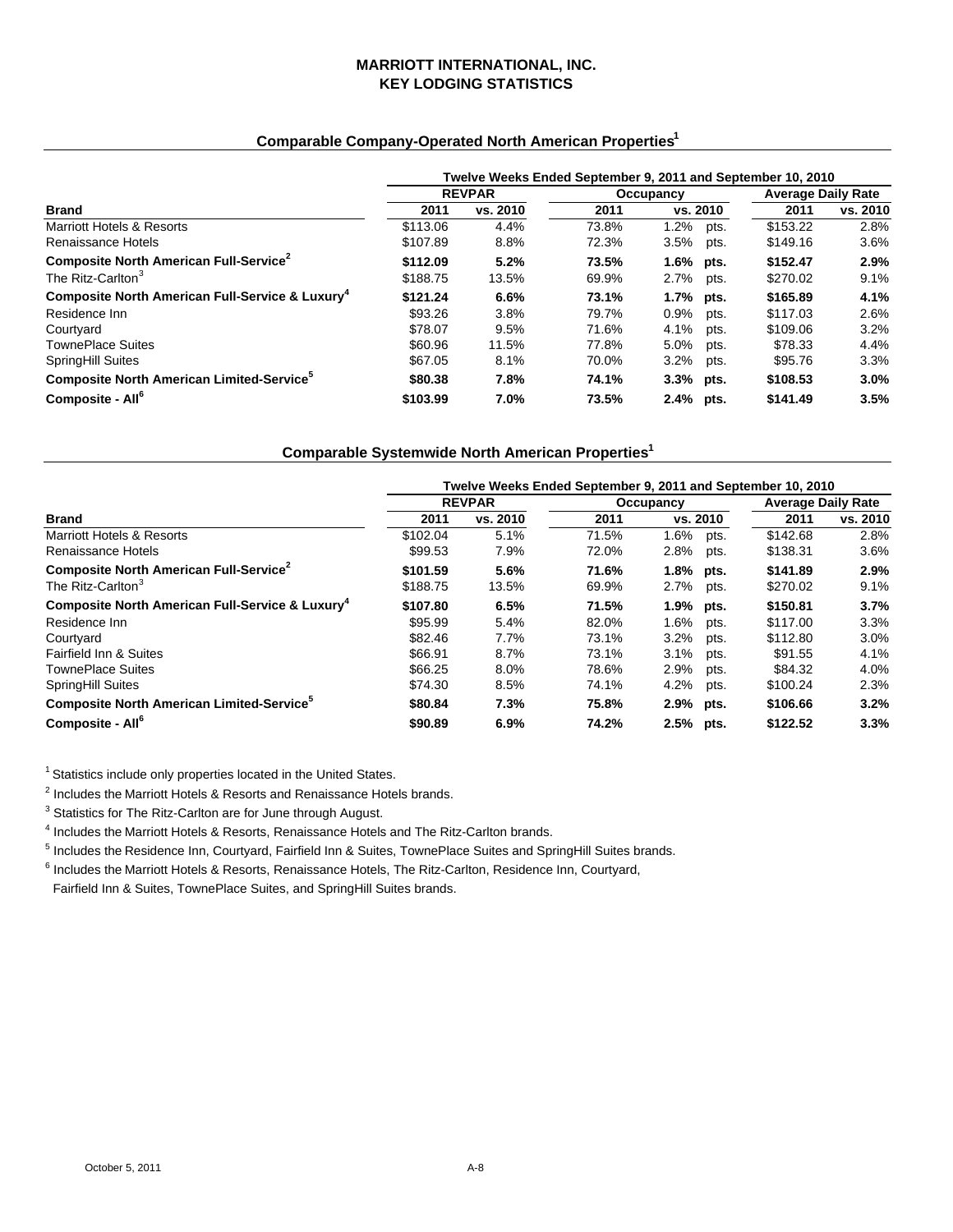#### **MARRIOTT INTERNATIONAL, INC. KEY LODGING STATISTICS**

## **Comparable Company-Operated North American Properties1**

|                                                             | Thirty-six Weeks Ended September 9, 2011 and September 10, 2010 |               |           |              |      |                           |          |  |  |  |
|-------------------------------------------------------------|-----------------------------------------------------------------|---------------|-----------|--------------|------|---------------------------|----------|--|--|--|
|                                                             |                                                                 | <b>REVPAR</b> | Occupancy |              |      | <b>Average Daily Rate</b> |          |  |  |  |
| <b>Brand</b>                                                | 2011                                                            | vs. 2010      | 2011      | vs. 2010     |      | 2011                      | vs. 2010 |  |  |  |
| Marriott Hotels & Resorts                                   | \$116.46                                                        | 4.5%          | 71.9%     | 0.5%         | pts. | \$161.95                  | 3.8%     |  |  |  |
| Renaissance Hotels                                          | \$112.39                                                        | 6.8%          | 70.3%     | 2.0%         | pts. | \$159.93                  | 3.8%     |  |  |  |
| Composite North American Full-Service <sup>2</sup>          | \$115.69                                                        | 4.9%          | 71.6%     | $0.8\%$ pts. |      | \$161.58                  | 3.8%     |  |  |  |
| The Ritz-Carlton <sup>3</sup>                               | \$211.94                                                        | 10.6%         | 70.8%     | 3.1%         | pts. | \$299.45                  | $5.7\%$  |  |  |  |
| Composite North American Full-Service & Luxury <sup>4</sup> | \$126.00                                                        | 5.9%          | 71.5%     | 1.0% pts.    |      | \$176.20                  | 4.4%     |  |  |  |
| Residence Inn                                               | \$89.51                                                         | 3.8%          | 76.3%     | $1.4\%$      | pts. | \$117.24                  | 1.9%     |  |  |  |
| Courtyard                                                   | \$75.64                                                         | 7.7%          | 68.3%     | 3.0%         | pts. | \$110.75                  | $3.0\%$  |  |  |  |
| <b>TownePlace Suites</b>                                    | \$54.65                                                         | 10.4%         | 71.7%     | 5.1%         | pts. | \$76.22                   | 2.5%     |  |  |  |
| <b>SpringHill Suites</b>                                    | \$68.07                                                         | 9.5%          | 67.9%     | 3.0%         | pts. | \$100.31                  | 4.6%     |  |  |  |
| Composite North American Limited-Service <sup>5</sup>       | \$77.65                                                         | 6.8%          | 70.7%     | 2.7% pts.    |      | \$109.83                  | 2.7%     |  |  |  |
| Composite - All <sup>6</sup>                                | \$105.38                                                        | 6.2%          | 71.2%     | 1.7% pts.    |      | \$148.08                  | 3.6%     |  |  |  |

## **Comparable Systemwide North American Properties1**

|                                                             | Thirty-six Weeks Ended September 9, 2011 and September 10, 2010 |               |       |              |                           |          |          |  |  |
|-------------------------------------------------------------|-----------------------------------------------------------------|---------------|-------|--------------|---------------------------|----------|----------|--|--|
|                                                             |                                                                 | <b>REVPAR</b> |       | Occupancy    | <b>Average Daily Rate</b> |          |          |  |  |
| <b>Brand</b>                                                | 2011                                                            | vs. 2010      | 2011  | vs. 2010     |                           | 2011     | vs. 2010 |  |  |
| Marriott Hotels & Resorts                                   | \$103.14                                                        | 5.0%          | 69.3% | 1.0%         | pts.                      | \$148.78 | 3.4%     |  |  |
| Renaissance Hotels                                          | \$101.53                                                        | 6.3%          | 69.8% | 1.8%         | pts.                      | \$145.52 | 3.6%     |  |  |
| Composite North American Full-Service <sup>2</sup>          | \$102.85                                                        | 5.2%          | 69.4% | $1.2\%$ pts. |                           | \$148.19 | 3.5%     |  |  |
| The Ritz-Carlton <sup>3</sup>                               | \$211.94                                                        | 10.6%         | 70.8% | 3.1%         | pts.                      | \$299.45 | 5.7%     |  |  |
| Composite North American Full-Service & Luxury <sup>4</sup> | \$109.78                                                        | 5.8%          | 69.5% | 1.3% pts.    |                           | \$157.97 | $3.9\%$  |  |  |
| Residence Inn                                               | \$89.82                                                         | 5.1%          | 77.8% | 1.8%         | pts.                      | \$115.38 | 2.6%     |  |  |
| Courtyard                                                   | \$78.09                                                         | 7.0%          | 69.2% | 2.6%         | pts.                      | \$112.92 | 2.9%     |  |  |
| Fairfield Inn & Suites                                      | \$59.83                                                         | $9.0\%$       | 67.0% | 3.2%         | pts.                      | \$89.28  | 3.8%     |  |  |
| <b>TownePlace Suites</b>                                    | \$61.01                                                         | 9.7%          | 73.3% | 4.3%         | pts.                      | \$83.27  | 3.2%     |  |  |
| <b>SpringHill Suites</b>                                    | \$69.58                                                         | 8.7%          | 69.8% | 4.0%         | pts.                      | \$99.63  | 2.5%     |  |  |
| Composite North American Limited-Service <sup>5</sup>       | \$75.40                                                         | 7.0%          | 71.2% | 2.8% pts.    |                           | \$105.83 | 2.8%     |  |  |
| Composite - All <sup>6</sup>                                | \$88.13                                                         | 6.5%          | 70.6% | 2.2% pts.    |                           | \$124.84 | 3.1%     |  |  |

<sup>1</sup> Statistics include only properties located in the United States.

<sup>2</sup> Includes the Marriott Hotels & Resorts and Renaissance Hotels brands.<br><sup>3</sup> Statistics for The Ditz Carlton are for January through August.

<sup>3</sup> Statistics for The Ritz-Carlton are for January through August.

<sup>4</sup> Includes the Marriott Hotels & Resorts, Renaissance Hotels and The Ritz-Carlton brands.<br><sup>5</sup> Includes the Bosidence Inn, Courtuard, Feirfield Inn & Suites, TourePlace Suites and Sar

 $<sup>5</sup>$  Includes the Residence Inn, Courtyard, Fairfield Inn & Suites, TownePlace Suites and SpringHill Suites brands.</sup>

<sup>6</sup> Includes the Marriott Hotels & Resorts, Renaissance Hotels, The Ritz-Carlton, Residence Inn, Courtyard,

Fairfield Inn & Suites, TownePlace Suites, and SpringHill Suites brands.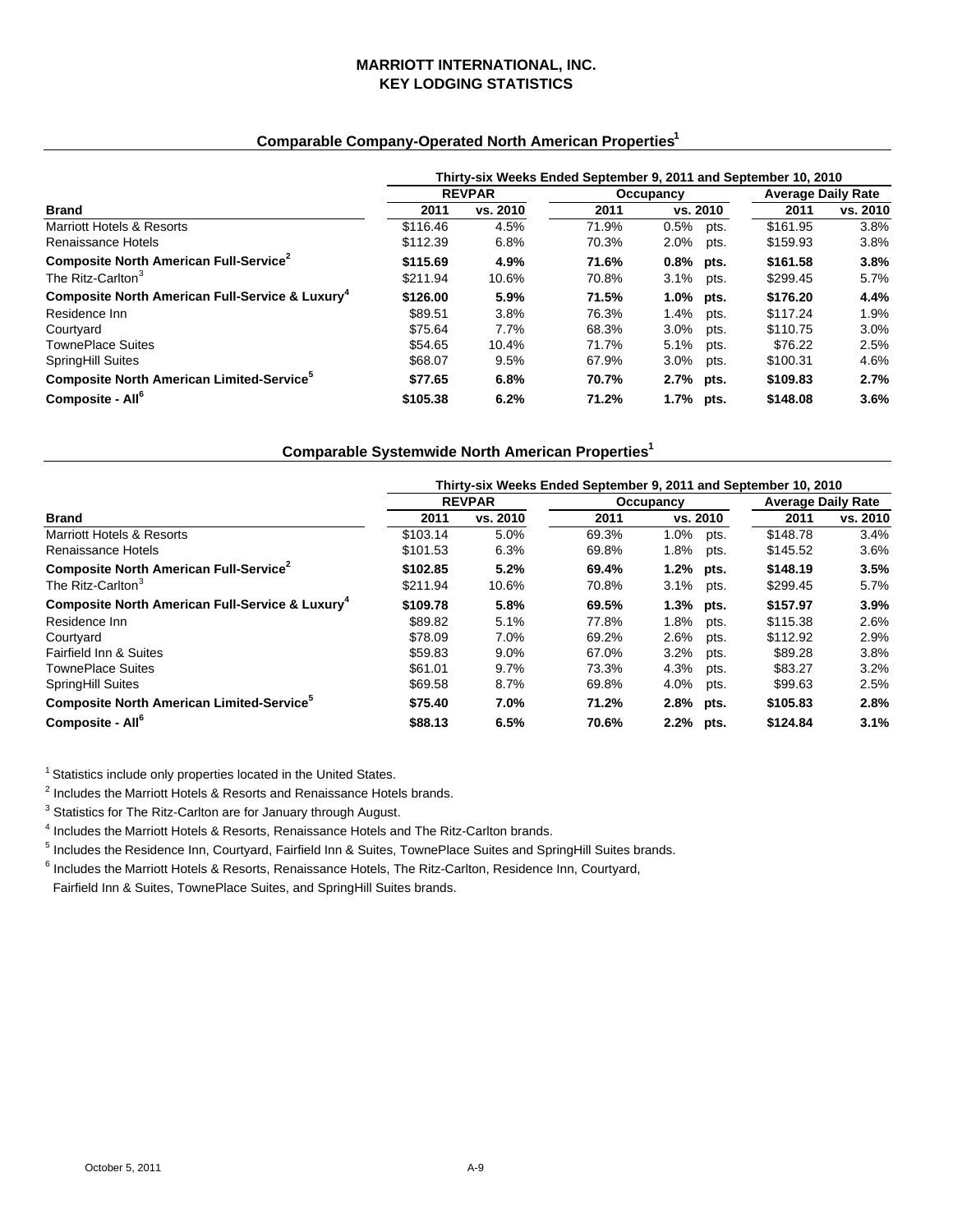#### **MARRIOTT INTERNATIONAL, INC.**

**TIMESHARE SEGMENT** (\$ in millions)

|                                                        |                                                           |    | <b>Adjustments</b>                                                                                                                     |    |                  |    |                                      |                |  |                                                                   |
|--------------------------------------------------------|-----------------------------------------------------------|----|----------------------------------------------------------------------------------------------------------------------------------------|----|------------------|----|--------------------------------------|----------------|--|-------------------------------------------------------------------|
|                                                        | <b>As Reported</b><br>12 Weeks Ended<br>September 9, 2011 |    | Timeshare<br><b>As Adjusted</b><br><b>As Reported</b><br>Strategy -<br>Impairment<br>12 Weeks Ended<br>September 9, 2011 **<br>Charges |    |                  |    | 12 Weeks Ended<br>September 10, 2010 |                |  | Percent<br>Better / (Worse)<br>Adjusted 2011<br>vs. Reported 2010 |
| <b>Segment Revenues</b>                                |                                                           |    |                                                                                                                                        |    |                  |    |                                      |                |  |                                                                   |
| Base management fees <sup>1</sup>                      | \$<br>14                                                  | \$ |                                                                                                                                        |    | 14               | \$ | 13                                   | 8              |  |                                                                   |
| Sales and services revenue                             |                                                           |    |                                                                                                                                        |    |                  |    |                                      |                |  |                                                                   |
| Development                                            | 147                                                       |    |                                                                                                                                        |    | 147              |    | 135                                  | 9              |  |                                                                   |
| Services                                               | 97                                                        |    |                                                                                                                                        |    | 97               |    | 86                                   | 13             |  |                                                                   |
| Financing revenue                                      |                                                           |    |                                                                                                                                        |    |                  |    |                                      |                |  |                                                                   |
| Interest income - non-securitized notes                | 8                                                         |    |                                                                                                                                        |    | 8                |    | 11                                   | (27)           |  |                                                                   |
| Interest income - securitized notes                    | 29                                                        |    |                                                                                                                                        |    | 29               |    | 30                                   | (3)            |  |                                                                   |
| Other financing revenue                                | $\mathbf{1}$                                              |    |                                                                                                                                        |    | $\mathbf{1}$     |    | $\overline{c}$                       | (50)           |  |                                                                   |
| Total financing revenue                                | 38                                                        |    |                                                                                                                                        |    | 38               |    | 43                                   | (12)           |  |                                                                   |
| Other revenue                                          | 4                                                         |    |                                                                                                                                        |    | 4                |    | 11                                   | (64)           |  |                                                                   |
| <b>Total sales and services revenue</b>                | 286                                                       |    |                                                                                                                                        |    | 286              |    | $\overline{275}$                     | $\overline{4}$ |  |                                                                   |
| <b>Cost reimbursements</b>                             | 77                                                        |    |                                                                                                                                        |    | 77               |    | 64                                   | 20             |  |                                                                   |
| <b>Segment revenues</b>                                | $\overline{377}$                                          | \$ |                                                                                                                                        | \$ | $\overline{377}$ | \$ | 352                                  | $\overline{7}$ |  |                                                                   |
| <b>Segment Results</b>                                 |                                                           |    |                                                                                                                                        |    |                  |    |                                      |                |  |                                                                   |
| Base management fees <sup>1</sup>                      | \$<br>14                                                  | \$ |                                                                                                                                        | \$ | 14               | \$ | 13                                   | 8              |  |                                                                   |
| Timeshare sales and services, net                      | 36                                                        |    |                                                                                                                                        |    | 36               |    | 56                                   | (36)           |  |                                                                   |
| Timeshare strategy - impairment charges                | (324)                                                     |    | 324                                                                                                                                    |    | $\overline{a}$   |    |                                      |                |  |                                                                   |
| General, administrative and other expense <sup>1</sup> | (17)                                                      |    |                                                                                                                                        |    | (17)             |    | (18)                                 | 6              |  |                                                                   |
| Gains and other income                                 | (1)                                                       |    |                                                                                                                                        |    | (1)              |    |                                      |                |  |                                                                   |
| Equity in earnings (losses)                            |                                                           |    |                                                                                                                                        |    |                  |    | (1)                                  | 100            |  |                                                                   |
| Interest expense                                       | (10)                                                      |    |                                                                                                                                        |    | (10)             |    | (12)                                 | 17             |  |                                                                   |
|                                                        |                                                           |    |                                                                                                                                        |    |                  |    |                                      |                |  |                                                                   |
| Segment results                                        | \$<br>(302)                                               | \$ | 324                                                                                                                                    | \$ | $\overline{22}$  | \$ | 38                                   | (42)           |  |                                                                   |
| <b>Contract Sales</b>                                  |                                                           |    |                                                                                                                                        |    |                  |    |                                      |                |  |                                                                   |
| Company:                                               |                                                           |    |                                                                                                                                        |    |                  |    |                                      |                |  |                                                                   |
| Timeshare                                              | \$<br>158                                                 |    |                                                                                                                                        |    |                  | \$ | 157                                  | $\overline{1}$ |  |                                                                   |
| Fractional                                             | $\overline{4}$                                            |    |                                                                                                                                        |    |                  |    | 5                                    | (20)           |  |                                                                   |
| Residential                                            | $\overline{c}$                                            |    |                                                                                                                                        |    |                  |    |                                      |                |  |                                                                   |
| Total company                                          | 164                                                       |    |                                                                                                                                        |    |                  |    | 162                                  | $\mathbf{1}$   |  |                                                                   |
| Joint ventures:                                        |                                                           |    |                                                                                                                                        |    |                  |    |                                      |                |  |                                                                   |
| Timeshare                                              |                                                           |    |                                                                                                                                        |    |                  |    |                                      |                |  |                                                                   |
| Fractional                                             | 2                                                         |    |                                                                                                                                        |    |                  |    | $\overline{2}$                       |                |  |                                                                   |
| Residential                                            | 13                                                        |    |                                                                                                                                        |    |                  |    |                                      |                |  |                                                                   |
| Total joint ventures                                   | 15                                                        |    |                                                                                                                                        |    |                  |    | $\overline{2}$                       | 650            |  |                                                                   |
| Total contract sales <sup>2,3</sup>                    | \$<br>179                                                 |    |                                                                                                                                        |    |                  | \$ | 164                                  | 9              |  |                                                                   |

\* Percent cannot be calculated.

\*\* Denotes non-GAAP financial measures. Please see pages A-21 and A-22 for additional information about our reasons for providing these alternative financial measures and limitations on their use.

<sup>1</sup> In 2011, we changed the management reporting structure for properties located in Hawaii. Some base management fees we previously recognized under our International lodging segment we now recognize under our Timeshare segment. For comparability, we have reclassified prior year Timeshare segment revenues and segment results to reflect these changes. These reclassifications only impacted certain segment reporting (including the Timeshare segment) and did not change total consolidated revenue, operating income, or net income.

<sup>2</sup> For the 12 Weeks Ended September 9, 2011 includes residential contract cancellation allowance reversals \$3 million. Gross contract sales for the 2011 third quarter were \$176 million before project specific contract cancellation allowance reversals.

<sup>3</sup> For the 12 Weeks Ended September 10, 2010 includes fractional contract cancellation allowances of (\$1) million. Gross contract sales for the 2010 third quarter were \$165 million before the contract cancellation allowance.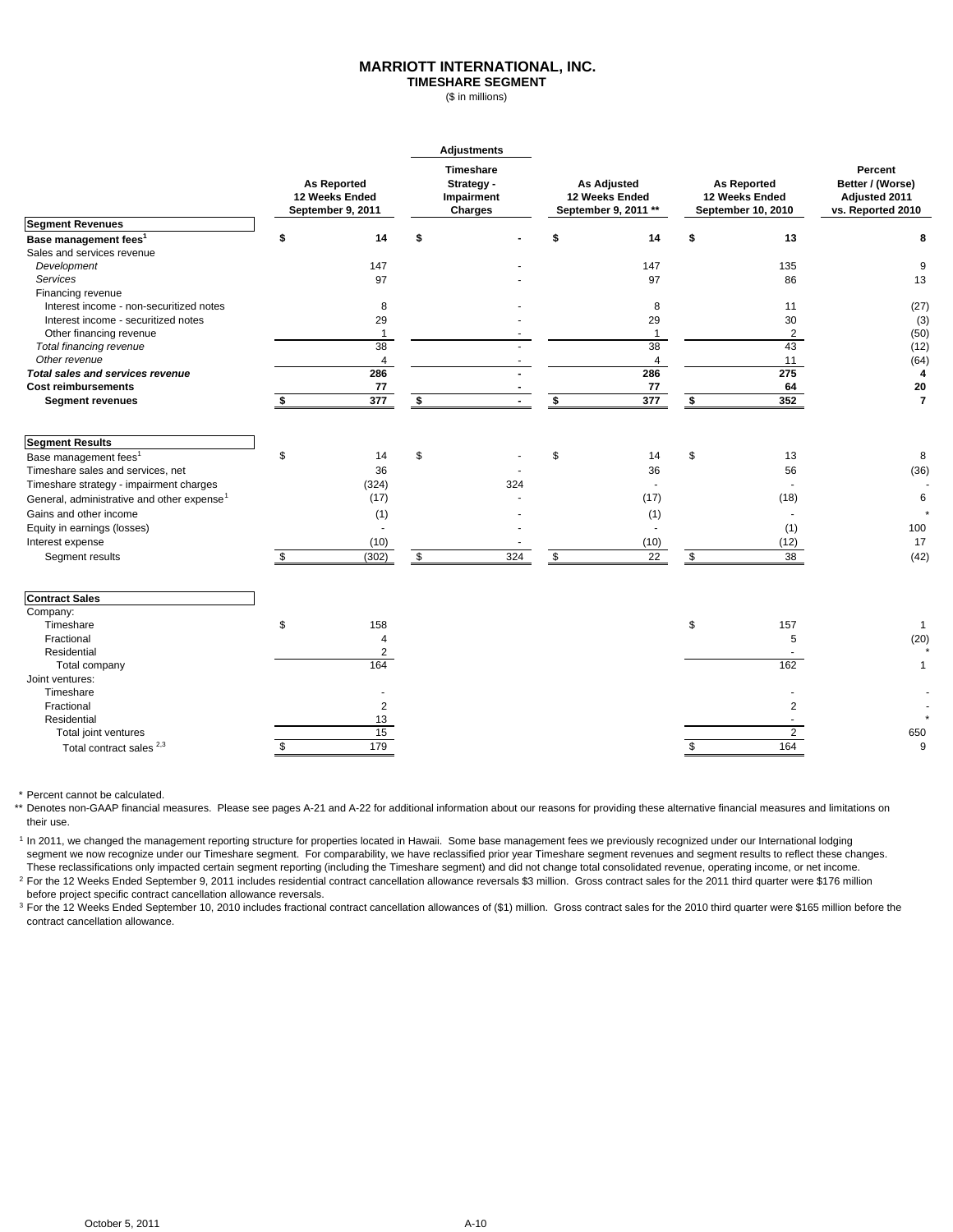#### **MARRIOTT INTERNATIONAL, INC.**

**TIMESHARE SEGMENT** (\$ in millions)

|                                                        |                                                           | <b>Adjustments</b>                               |                                                              |                         |                                                            |                |                                                                   |
|--------------------------------------------------------|-----------------------------------------------------------|--------------------------------------------------|--------------------------------------------------------------|-------------------------|------------------------------------------------------------|----------------|-------------------------------------------------------------------|
|                                                        | <b>As Reported</b><br>36 Weeks Ended<br>September 9, 2011 | Timeshare<br>Strategy -<br>Impairment<br>Charges | <b>As Adjusted</b><br>36 Weeks Ended<br>September 9, 2011 ** |                         | <b>As Reported</b><br>36 Weeks Ended<br>September 10, 2010 |                | Percent<br>Better / (Worse)<br>Adjusted 2011<br>vs. Reported 2010 |
| <b>Segment Revenues</b>                                |                                                           |                                                  |                                                              |                         |                                                            |                |                                                                   |
| Base management fees <sup>1</sup>                      | \$<br>40                                                  | \$                                               |                                                              | 40                      | \$                                                         | 38             | 5                                                                 |
| Sales and services revenue                             |                                                           |                                                  |                                                              |                         |                                                            |                |                                                                   |
| Development                                            | 443                                                       |                                                  |                                                              | 443                     |                                                            | 430            | 3                                                                 |
| Services                                               | 275                                                       |                                                  |                                                              | 275                     |                                                            | 253            | 9                                                                 |
| Financing revenue                                      |                                                           |                                                  |                                                              |                         |                                                            |                |                                                                   |
| Interest income - non-securitized notes                | 22                                                        |                                                  |                                                              | 22                      |                                                            | 30             | (27)                                                              |
| Interest income - securitized notes                    | 91                                                        |                                                  |                                                              | 91                      |                                                            | 99             | (8)                                                               |
| Other financing revenue                                | $\overline{4}$                                            |                                                  |                                                              | $\overline{\mathbf{4}}$ |                                                            | 5              | (20)                                                              |
| Total financing revenue                                | 117                                                       |                                                  |                                                              | 117                     |                                                            | 134            | (13)                                                              |
| Other revenue                                          | 15                                                        |                                                  |                                                              | 15                      |                                                            | 32             | (53)                                                              |
| <b>Total sales and services revenue</b>                | 850                                                       |                                                  |                                                              | 850                     |                                                            | 849            |                                                                   |
| <b>Cost reimbursements</b>                             | 235                                                       |                                                  |                                                              | 235                     |                                                            | 189            | 24                                                                |
| <b>Segment revenues</b>                                | 1,125                                                     | \$                                               | \$                                                           | 1,125                   | \$                                                         | 1,076          | 5                                                                 |
| <b>Segment Results</b>                                 |                                                           |                                                  |                                                              |                         |                                                            |                |                                                                   |
| Base management fees <sup>1</sup>                      | \$<br>40                                                  | \$                                               | \$                                                           | 40                      | \$                                                         | 38             | 5                                                                 |
| Timeshare sales and services, net                      | 130                                                       |                                                  |                                                              | 130                     |                                                            | 156            | (17)                                                              |
| Timeshare strategy - impairment charges                | (324)                                                     | 324                                              |                                                              |                         |                                                            |                |                                                                   |
| General, administrative and other expense <sup>1</sup> | (50)                                                      |                                                  |                                                              | (50)                    |                                                            | (49)           | (2)                                                               |
| Gains and other income                                 |                                                           |                                                  |                                                              |                         |                                                            |                |                                                                   |
| Equity in earnings (losses)                            |                                                           |                                                  |                                                              |                         |                                                            | (9)            | 100                                                               |
| Interest expense                                       | (34)                                                      |                                                  |                                                              |                         |                                                            | (40)           | 15                                                                |
|                                                        |                                                           |                                                  |                                                              | (34)                    |                                                            |                |                                                                   |
| Segment results                                        | \$<br>(238)                                               | \$<br>324                                        | \$                                                           | 86                      | \$                                                         | 96             | (10)                                                              |
| <b>Contract Sales</b>                                  |                                                           |                                                  |                                                              |                         |                                                            |                |                                                                   |
| Company:                                               |                                                           |                                                  |                                                              |                         |                                                            |                |                                                                   |
| Timeshare                                              | \$<br>444                                                 |                                                  |                                                              |                         | \$                                                         | 463            | (4)                                                               |
| Fractional                                             | 19                                                        |                                                  |                                                              |                         |                                                            | 21             | (10)                                                              |
| Residential                                            | 4                                                         |                                                  |                                                              |                         |                                                            | 6              | (33)                                                              |
| Total company                                          | 467                                                       |                                                  |                                                              |                         |                                                            | 490            | (5)                                                               |
| Joint ventures:                                        |                                                           |                                                  |                                                              |                         |                                                            |                |                                                                   |
| Timeshare                                              |                                                           |                                                  |                                                              |                         |                                                            |                |                                                                   |
| Fractional                                             | 8                                                         |                                                  |                                                              |                         |                                                            | $\overline{2}$ | 300                                                               |
| Residential                                            | 13                                                        |                                                  |                                                              |                         |                                                            | (3)            | 533                                                               |
| Total joint ventures                                   | $\overline{21}$                                           |                                                  |                                                              |                         |                                                            | (1)            | 2,200                                                             |
| Total contract sales <sup>2,3</sup>                    | \$<br>488                                                 |                                                  |                                                              |                         | \$                                                         | 489            |                                                                   |

\*\* Denotes non-GAAP financial measures. Please see pages A-21 and A-22 for additional information about our reasons for providing these alternative financial measures and limitations on their use.

<sup>1</sup> In 2011, we changed the management reporting structure for properties located in Hawaii. Some base management fees we previously recognized under our International lodging segment we now recognize under our Timeshare segment. For comparability, we have reclassified prior year Timeshare segment revenues and segment results to reflect these changes. These reclassifications only impacted certain segment reporting (including the Timeshare segment) and did not change total consolidated revenue, operating income, or net income.

 $^2$  For the 36 Weeks Ended September 9, 2011 includes fractional and residential contract cancellation allowance reversals of \$1 million and \$3 million, respectively. Gross contract sales through the 2011 third quarter were \$484 million before project specific contract cancellation allowance reversals.

<sup>3</sup> For the 36 Weeks Ended September 10, 2010 includes fractional and residential contract cancellation allowances of (\$8) million and (\$7) million, respectively. Gross contract sales through

the 2010 third quarter were \$504 million before project specific contract cancellation allowances.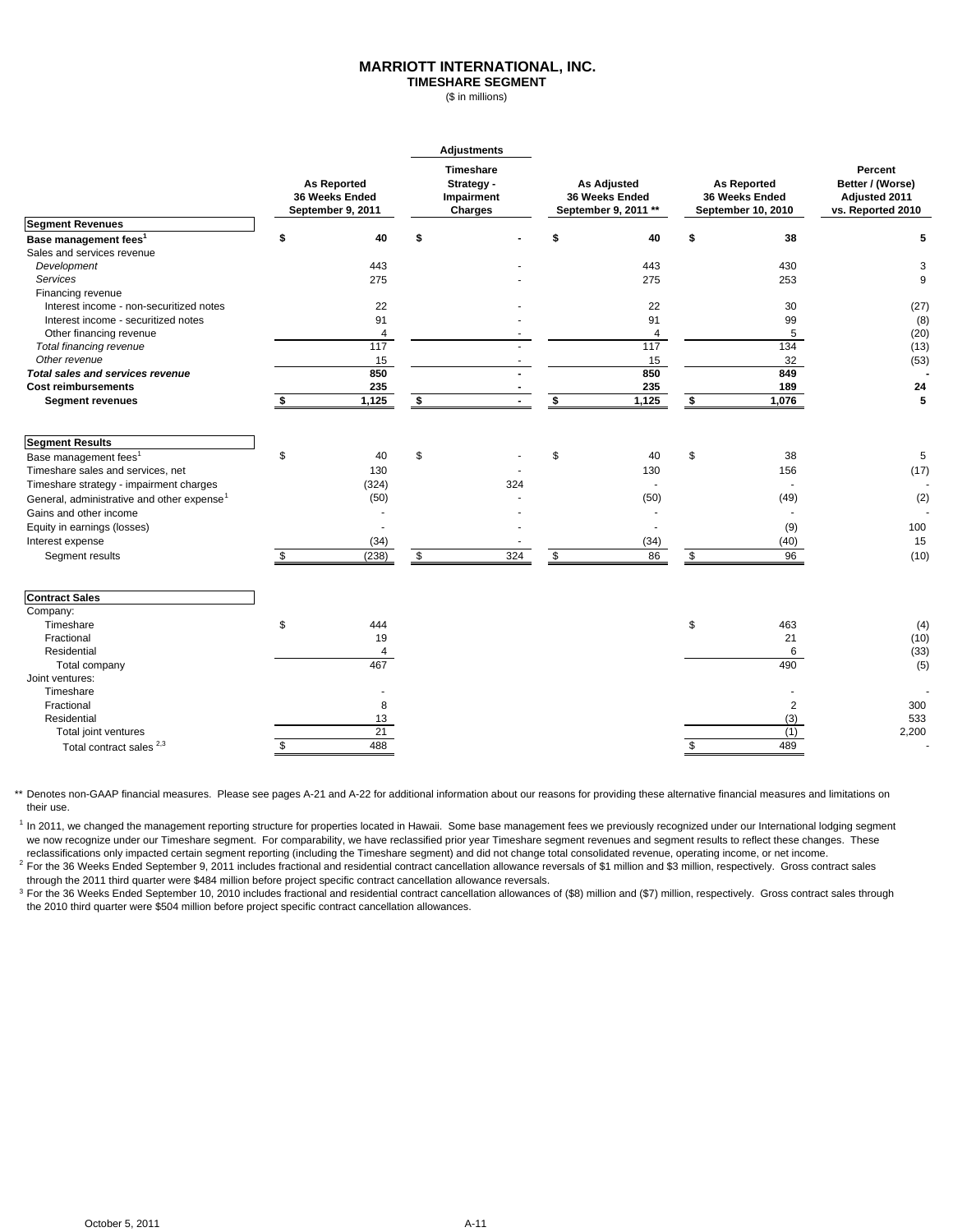#### **MARRIOTT INTERNATIONAL, INC. NON-GAAP FINANCIAL MEASURES EBITDA AND ADJUSTED EBITDA**

(\$ in millions)

|                                                                  | <b>Fiscal Year 2011</b> |                         |    |                   |    |                         |    |                              |  |  |
|------------------------------------------------------------------|-------------------------|-------------------------|----|-------------------|----|-------------------------|----|------------------------------|--|--|
|                                                                  |                         | <b>First</b><br>Quarter |    | Second<br>Quarter |    | <b>Third</b><br>Quarter |    | <b>Total Year</b><br>to Date |  |  |
| Net Income (loss)                                                | \$                      | 101                     | \$ | 135               | \$ | (179)                   | \$ | 57                           |  |  |
| Interest expense                                                 |                         | 41                      |    | 37                |    | 39                      |    | 117                          |  |  |
| Tax provision (benefit)                                          |                         | 51                      |    | 66                |    | (20)                    |    | 97                           |  |  |
| Depreciation and amortization                                    |                         | 35                      |    | 41                |    | 40                      |    | 116                          |  |  |
| Less: Depreciation reimbursed by third-party owners              |                         | (4)                     |    | (3)               |    | (4)                     |    | (11)                         |  |  |
| Interest expense from unconsolidated joint ventures              |                         | 4                       |    | 4                 |    | 5                       |    | 13                           |  |  |
| Depreciation and amortization from unconsolidated joint ventures |                         | 6                       |    |                   |    |                         |    | 20                           |  |  |
| <b>EBITDA **</b>                                                 |                         | 234                     |    | 287               |    | (112)                   |    | 409                          |  |  |
| Other charges                                                    |                         |                         |    |                   |    |                         |    |                              |  |  |
| Timeshare strategy - impairment charges and other                |                         |                         |    |                   |    | 352                     |    | 352                          |  |  |
| Total other charges                                              |                         |                         |    |                   |    | 352                     |    | 352                          |  |  |
| <b>Adjusted EBITDA **</b>                                        |                         | 234                     |    | 287               |    | 240                     |    | 761                          |  |  |
| Increase over 2010 Adjusted EBITDA                               |                         | 6%                      |    | 3%                |    | 9%                      |    | 6%                           |  |  |

|                                                                  | <b>Fiscal Year 2010</b> |                         |    |                   |    |                         |    |                          |    |       |  |
|------------------------------------------------------------------|-------------------------|-------------------------|----|-------------------|----|-------------------------|----|--------------------------|----|-------|--|
|                                                                  |                         | <b>First</b><br>Quarter |    | Second<br>Quarter |    | <b>Third</b><br>Quarter |    | <b>Fourth</b><br>Quarter |    | Total |  |
| <b>Net Income</b>                                                | S                       | 83                      | \$ | 119               | \$ | 83                      | \$ | 173                      | \$ | 458   |  |
| Interest expense                                                 |                         | 45                      |    | 44                |    | 41                      |    | 50                       |    | 180   |  |
| Tax provision (benefit)                                          |                         | 46                      |    | 65                |    | 45                      |    | (63)                     |    | 93    |  |
| Depreciation and amortization                                    |                         | 39                      |    | 42                |    | 40                      |    | 57                       |    | 178   |  |
| Less: Depreciation reimbursed by third-party owners              |                         | (3)                     |    | (3)               |    | (2)                     |    | (3)                      |    | (11)  |  |
| Interest expense from unconsolidated joint ventures              |                         | 5                       |    | 5                 |    | 6                       |    | 3                        |    | 19    |  |
| Depreciation and amortization from unconsolidated joint ventures |                         | 6                       |    | 6                 |    |                         |    | 8                        |    | 27    |  |
| <b>EBITDA **</b>                                                 |                         | 221                     |    | 278               |    | 220                     |    | 225                      |    | 944   |  |
| Other charges                                                    |                         |                         |    |                   |    |                         |    |                          |    |       |  |
| Impairment of investments and other                              |                         |                         |    |                   |    |                         |    | 100                      |    | 100   |  |
| Total other charges                                              |                         |                         |    |                   |    |                         |    | 100                      |    | 100   |  |
| <b>Adjusted EBITDA **</b>                                        |                         | 221                     |    | 278               |    | 220                     |    | 325                      |    | 1,044 |  |

measures and the limitations on their use. \*\* Denotes non-GAAP financial measures. Please see pages A-21 and A-22 for additional information about our reasons for providing these alternative financial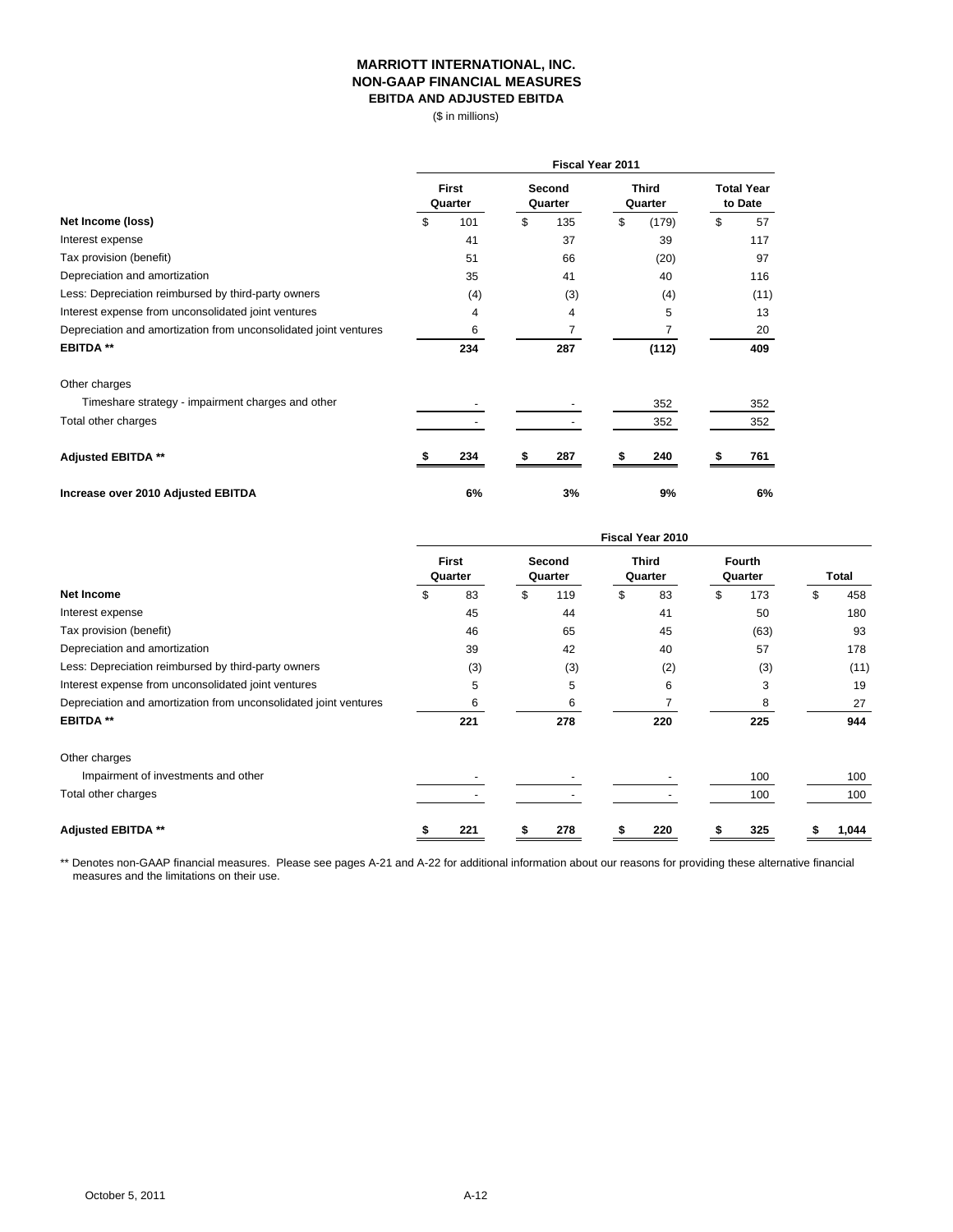#### **NON-GAAP FINANCIAL MEASURES EBITDA AND ADJUSTED EBITDA FOR TIMESHARE SEGMENT THIRD QUARTER 2011 AND FORECASTED 2011**

(\$ in millions)

|                                                                  |             | Range<br><b>Estimated</b><br><b>EBITDA</b><br>Full Year 2011 | <b>Third</b><br>Quarter<br>2011 | <b>Third</b><br>Quarter<br>2010 | Percent<br>Change |
|------------------------------------------------------------------|-------------|--------------------------------------------------------------|---------------------------------|---------------------------------|-------------------|
| Timeshare Segment Results <sup>1</sup>                           | \$<br>(193) | (188)<br>\$                                                  | \$<br>(302)                     | \$<br>38                        |                   |
| Interest expense                                                 | 49          | 49                                                           | 10                              | 12                              |                   |
| Tax provision <sup>2</sup>                                       |             |                                                              |                                 |                                 |                   |
| Depreciation and amortization                                    | 33          | 33                                                           | $\overline{7}$                  | 8                               |                   |
| Less: Depreciation reimbursed by third-party owners              |             |                                                              |                                 |                                 |                   |
| Interest expense from unconsolidated joint ventures              |             |                                                              |                                 | 2                               |                   |
| Depreciation and amortization from unconsolidated joint ventures |             |                                                              |                                 |                                 |                   |
| Timeshare Segment EBITDA **                                      | (111)       | (106)                                                        | (285)                           | 60                              |                   |
| Other charges                                                    |             |                                                              |                                 |                                 |                   |
| Timeshare strategy - impairment charges                          | 324         | 324                                                          | 324                             |                                 |                   |
| Total other charges                                              | 324         | 324                                                          | 324                             |                                 |                   |
| <b>Adjusted EBITDA **</b>                                        | 213         | 218<br>S                                                     | 39<br>S                         | 60                              | (35)              |

 $1$  In 2011, we changed the management reporting structure for lodging properties located in Hawaii. Some base management fees we previously recognized under our International lodging segment we now recognize under our Timeshare segment. For comparability, we have reclassified prior year Timeshare segment results to reflect these changes. These reclassifications only impacted certain segment reporting (including the Timeshare segment) and did not change total consolidated revenue, operating income, or net income.

2 Income taxes are not allocated to segment results.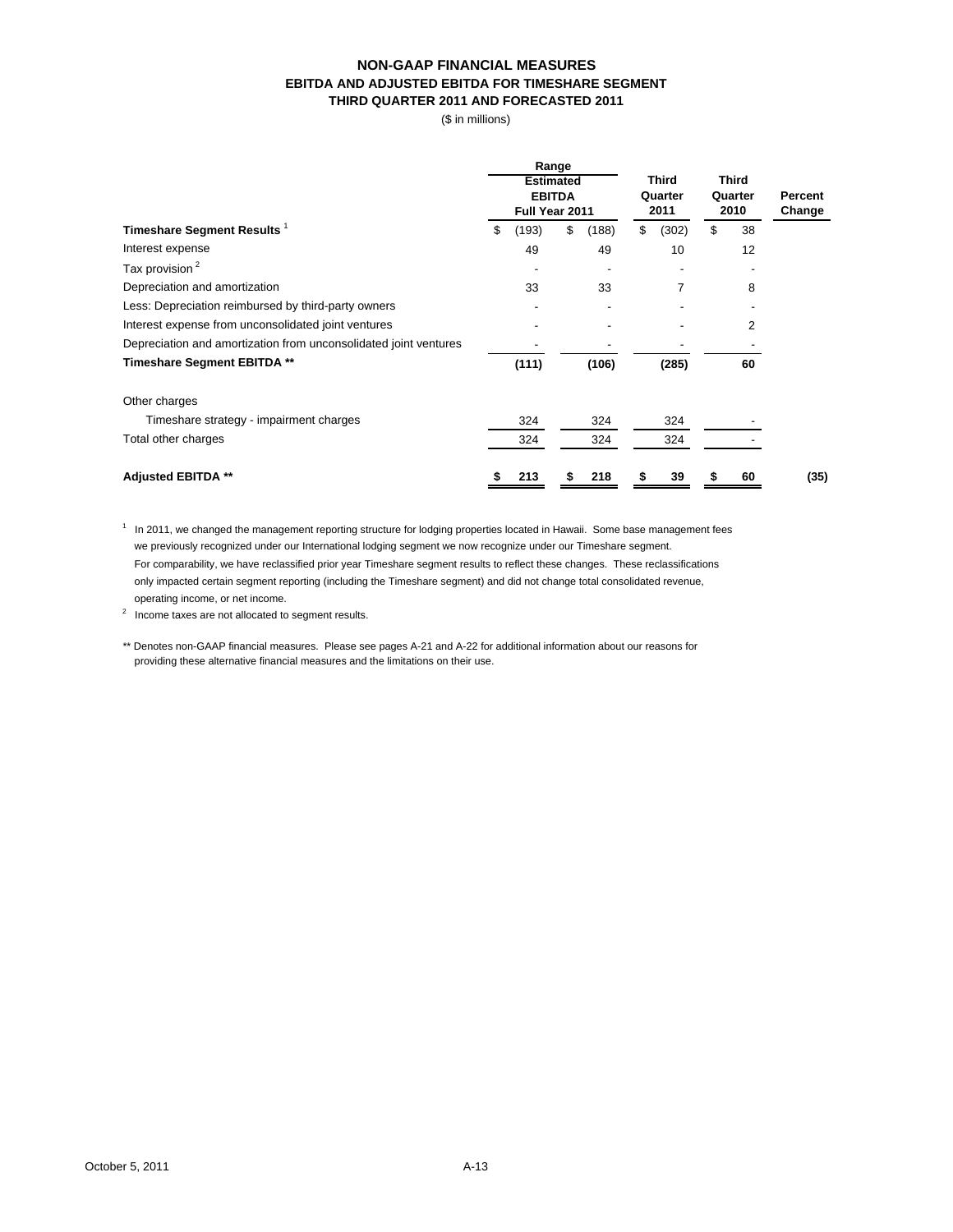#### **MARRIOTT INTERNATIONAL, INC. NON-GAAP FINANCIAL MEASURES EBITDA AND ADJUSTED EBITDA FORECASTED 2011**

(\$ in millions)

|                                                                  | Range                                     |                |       |    |       |
|------------------------------------------------------------------|-------------------------------------------|----------------|-------|----|-------|
|                                                                  | <b>Estimated EBITDA</b><br>Full Year 2011 | Full Year 2010 |       |    |       |
| Net Income                                                       | \$<br>215                                 | \$             | 230   | \$ | 458   |
| Interest expense                                                 | 160                                       |                | 160   |    | 180   |
| Tax provision                                                    | 180                                       |                | 185   |    | 93    |
| Depreciation and amortization                                    | 170                                       |                | 170   |    | 178   |
| Less: Depreciation reimbursed by third-party owners              | (15)                                      |                | (15)  |    | (11)  |
| Interest expense from unconsolidated joint ventures              | 20                                        |                | 20    |    | 19    |
| Depreciation and amortization from unconsolidated joint ventures | 30                                        |                | 30    |    | 27    |
| <b>EBITDA **</b>                                                 | 760                                       |                | 780   |    | 944   |
| Other charges                                                    |                                           |                |       |    |       |
| Timeshare strategy - impairment charges and other                | 352                                       |                | 352   |    | 100   |
| Total other charges                                              | 352                                       |                | 352   |    | 100   |
| <b>Adjusted EBITDA **</b>                                        | 1,112                                     |                | 1,132 | S  | 1,044 |
| Increase over 2010 Adjusted EBITDA                               | 7%                                        |                | 8%    |    |       |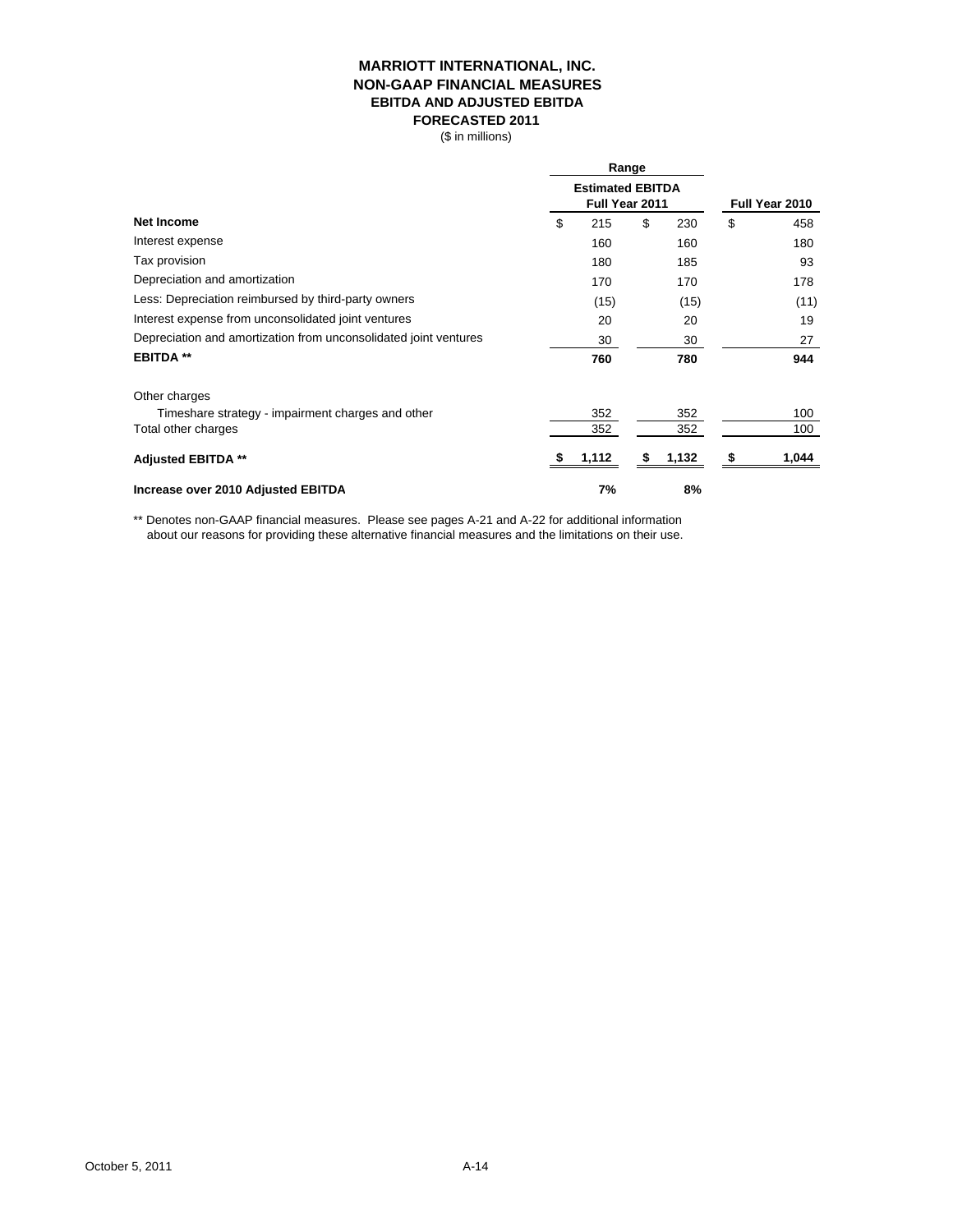## **TRANSACTION COSTS THIRD QUARTER 2011 MARRIOTT INTERNATIONAL, INC. NON-GAAP FINANCIAL MEASURES ADJUSTED GENERAL, ADMINISTRATIVE, AND OTHER EXPENSES EXCLUDING OTHER CHARGES AND TIMESHARE SPIN-OFF**

(\$ in millions)

|                                                       | <b>Third Quarter</b><br>2011 |      |  |  |
|-------------------------------------------------------|------------------------------|------|--|--|
| General, administrative and other expenses            |                              | 180  |  |  |
| Less: Other charges                                   |                              | (10) |  |  |
| Less: Timeshare spin-off transaction costs            |                              | (8)  |  |  |
| Adjusted General, administrative and other expenses** |                              | 162  |  |  |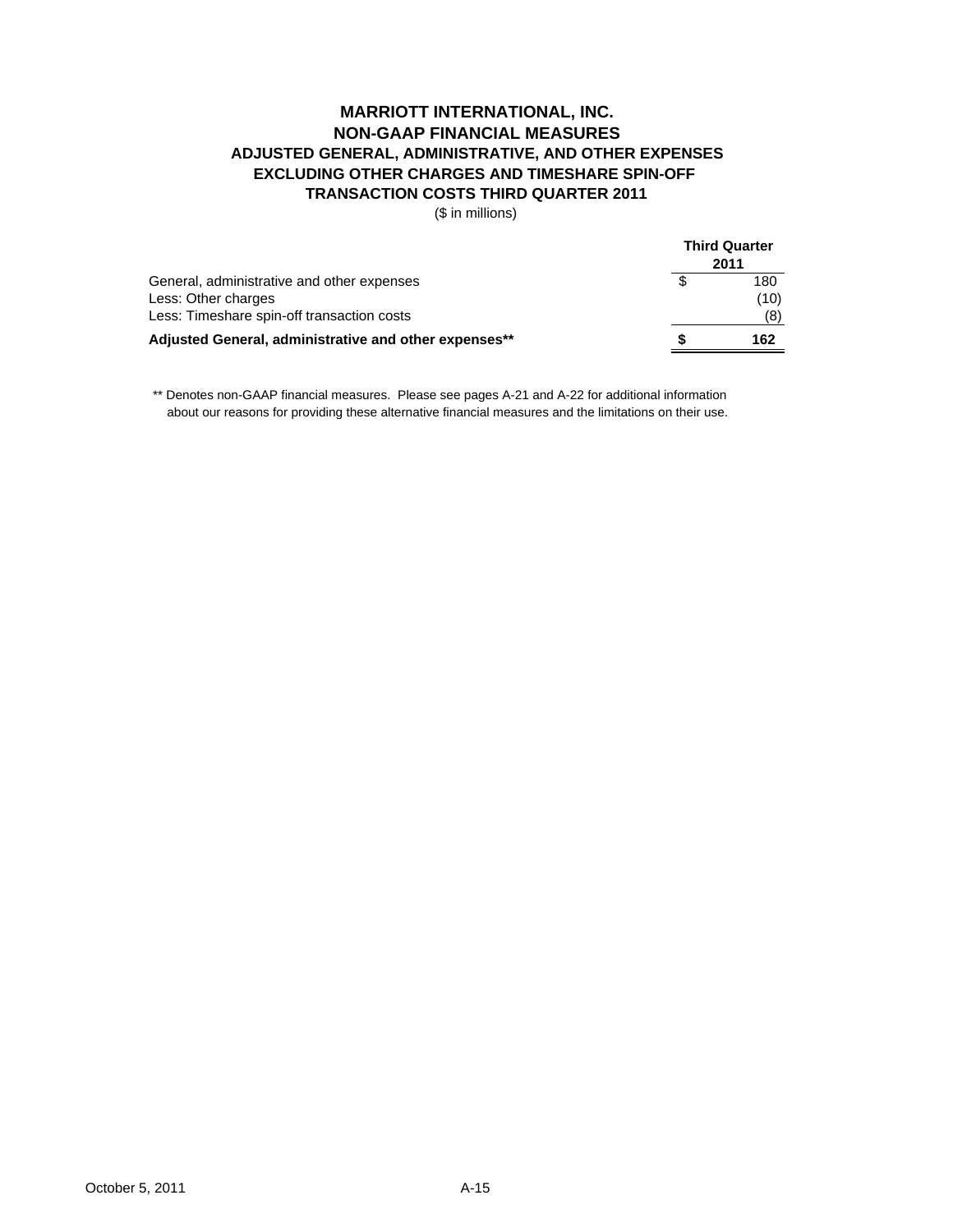## **MARRIOTT INTERNATIONAL, INC. NON-GAAP FINANCIAL MEASURES FORECASTED ADJUSTED GENERAL, ADMINISTRATIVE, AND OTHER EXPENSES EXCLUDING OTHER CHARGES ESTIMATED FULL YEAR 2011**

(\$ in millions)

|                                                                   | Range |                                    |   |             |  |  |  |
|-------------------------------------------------------------------|-------|------------------------------------|---|-------------|--|--|--|
|                                                                   |       | <b>Estimated Full Year 2011 **</b> |   |             |  |  |  |
| General, administrative and other expenses<br>Less: Other charges | S     | 733<br>(10)                        | S | 743<br>(10) |  |  |  |
| Adjusted General, administrative and other expenses**             |       | 723                                |   | 733         |  |  |  |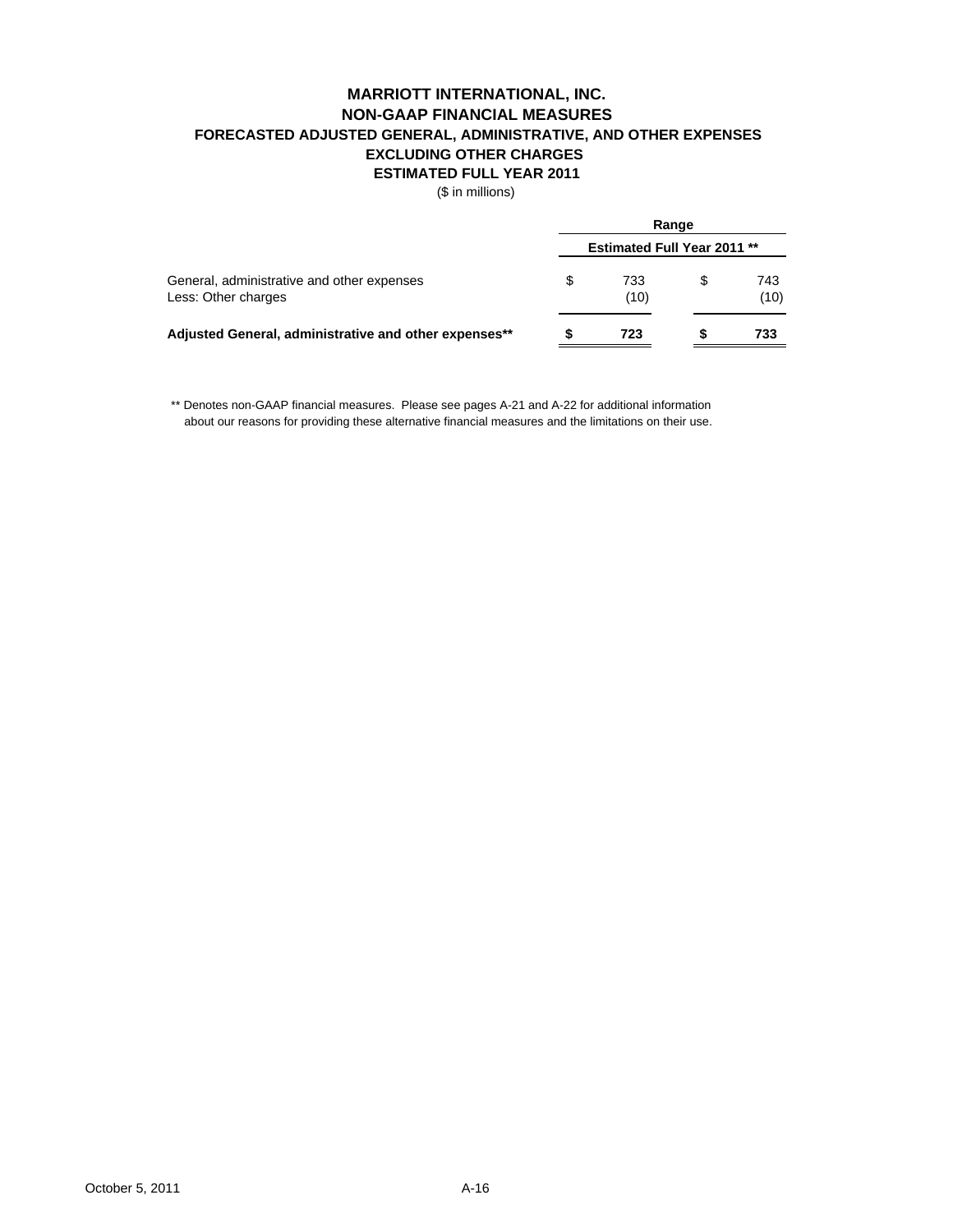## **MARRIOTT INTERNATIONAL, INC. NON-GAAP FINANCIAL MEASURES ADJUSTED PRETAX MARGIN EXCLUDING REIMBURSED COSTS**

(\$ in millions)

|                                                                     | <b>Third</b><br>Quarter<br>2011 | <b>Third</b><br>Quarter<br>2010 |         |
|---------------------------------------------------------------------|---------------------------------|---------------------------------|---------|
| (Loss) income before income taxes as reported                       | \$<br>(199)                     | \$                              | 128     |
| Timeshare strategy - impairment charges and other                   | 352                             |                                 |         |
| Income before income taxes excluding other charges**                | 153                             | S                               | 128     |
| Total revenues as reported                                          | \$<br>2.874                     | \$                              | 2,648   |
| Less: Cost reimbursements                                           | (2,045)                         |                                 | (1,900) |
| Total revenues excluding reimbursed costs                           | 829                             | S                               | 748     |
| Adjusted pretax margin, excluding the impact of reimbursed costs ** | 18.5%                           |                                 | 17.1%   |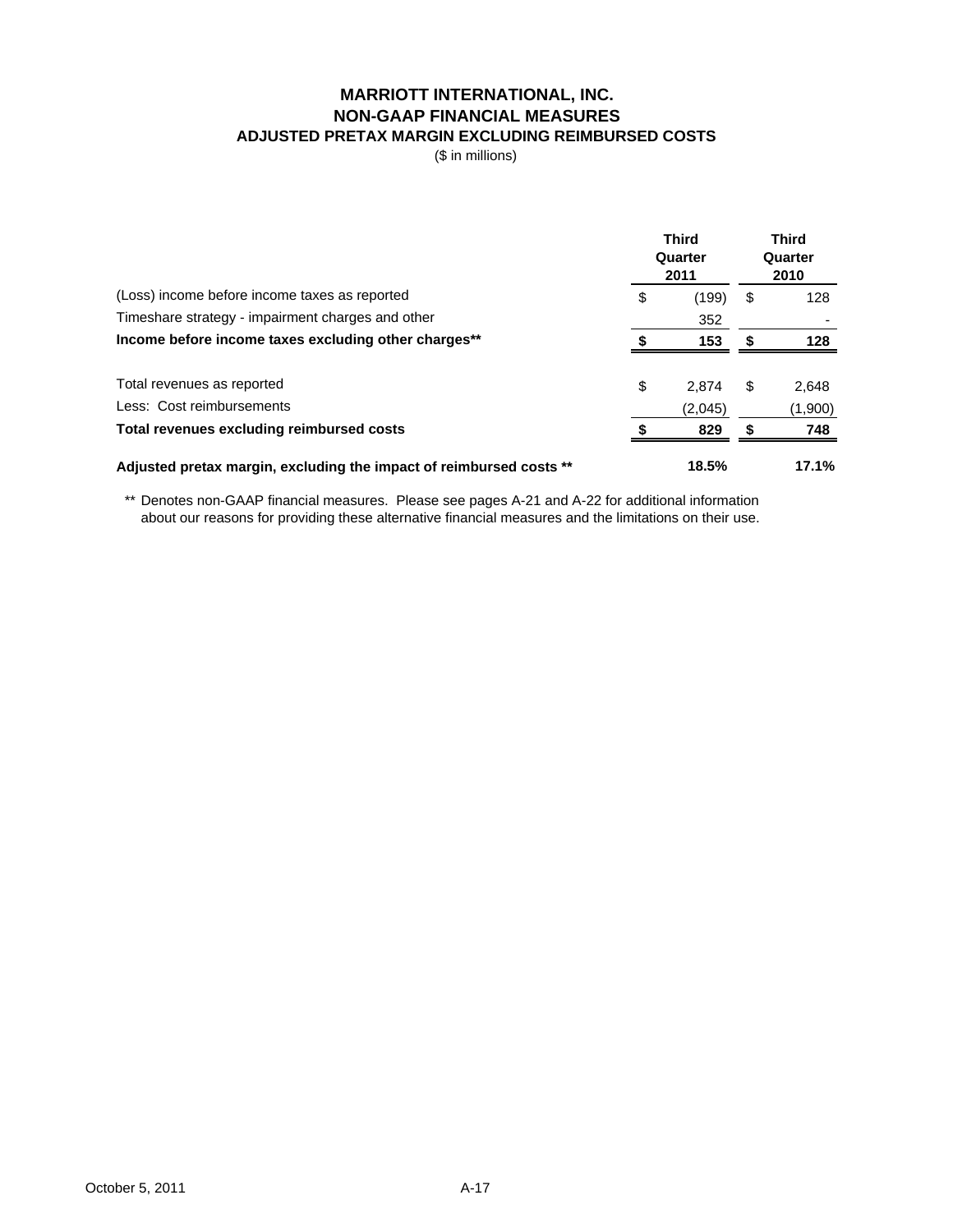## **MARRIOTT INTERNATIONAL, INC. NON-GAAP FINANCIAL MEASURES**

# **ESTIMATED 2011 IMPACT ON EPS OF REMOVING THE TIMESHARE SEGMENT**

## **(BEFORE THE 2011 THIRD QUARTER IMPAIRMENT CHARGES), REMOVING SPIN-OFF TRANSACTION COSTS,**

**AND INCLUDING AN ESTIMATED TIMESHARE ROYALTY FEE**

(\$ in millions except per share amounts)

|                                                                                                                                                                                 |    | Range<br><b>Estimated</b><br>Full Year 2011 ** |    |                       |  |  |  |
|---------------------------------------------------------------------------------------------------------------------------------------------------------------------------------|----|------------------------------------------------|----|-----------------------|--|--|--|
| Timeshare Segment Results<br>Third Quarter 2011 Timeshare Strategy - Impairment Charges as reported<br>Timeshare Segment Results before Timeshare Strategy - Impairment Charges | \$ | (193)<br>324<br>(131)                          | \$ | (188)<br>324<br>(136) |  |  |  |
| Spin-off transaction costs <sup>1</sup>                                                                                                                                         |    | 13                                             |    | 13                    |  |  |  |
| Estimated royalty fee                                                                                                                                                           |    | 63                                             |    | 65                    |  |  |  |
| Benefit for income taxes<br>Impact of removing the timeshare segment and spin-off                                                                                               |    | (55)<br>18                                     |    | (58)<br>19            |  |  |  |
| transaction costs, and including an estimated royalty fee                                                                                                                       |    | (37)                                           |    | (39)                  |  |  |  |
| Diluted EPS impact of removing the<br>Timeshare segment and spin-off transaction costs, and                                                                                     |    |                                                |    |                       |  |  |  |
| including an estimated royalty fee                                                                                                                                              |    | (0.10)                                         |    | (0.11)                |  |  |  |
| <b>Diluted Shares</b>                                                                                                                                                           |    | 362.0                                          |    | 362.0                 |  |  |  |

\*\* Denotes non-GAAP financial measures. Please see pages A-21 and A-22 for additional information about our reasons for providing these alternative financial measures and the limitations on their use.

 $1$  Reflects spin-off transaction costs incurred in 2011 through the third quarter.

 Note: Proformas to be published at time of the spin. Actuals will vary. Excludes various proforma adjustments. Provided for directional purposes only.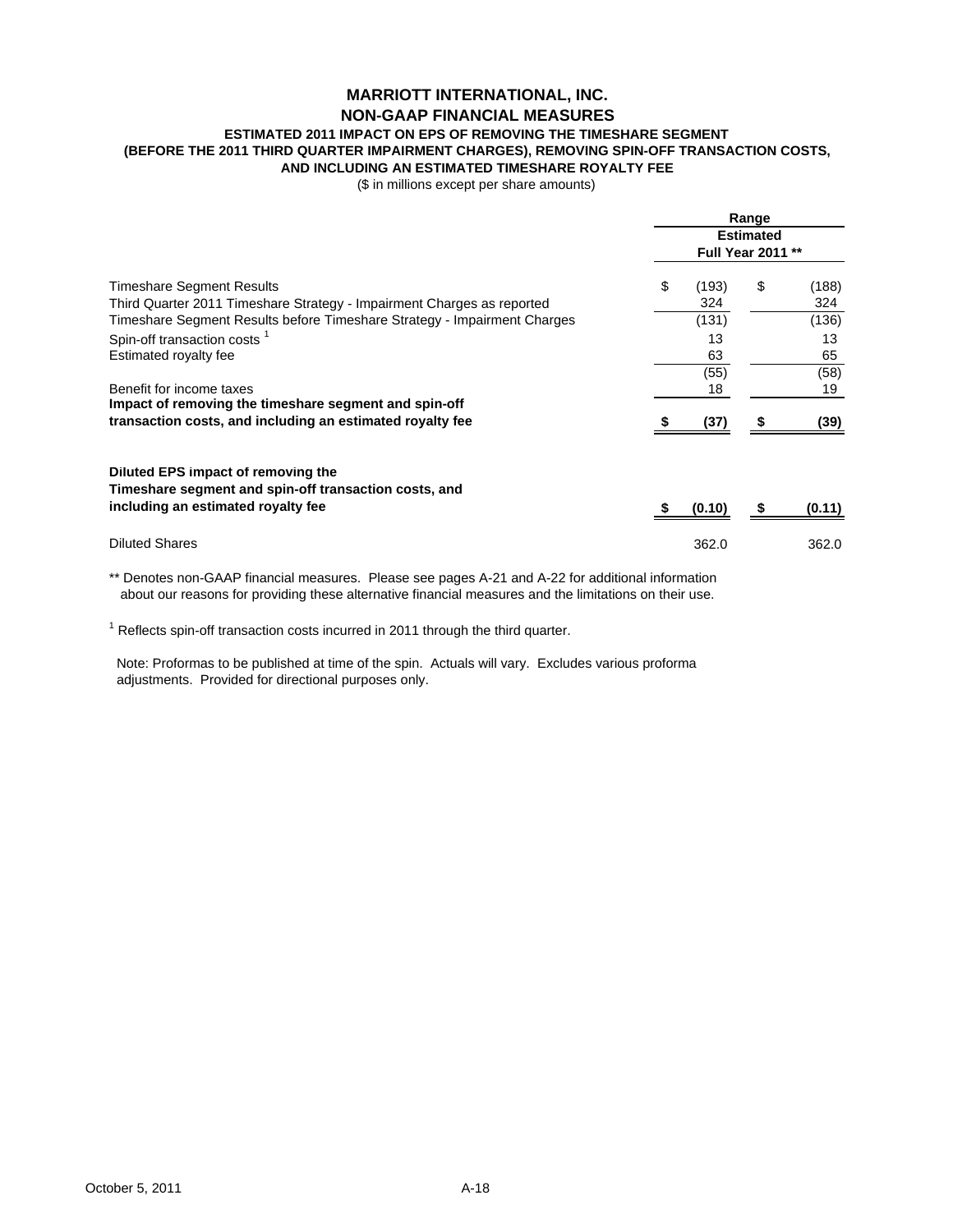#### **MARRIOTT INTERNATIONAL, INC. NON-GAAP FINANCIAL MEASURES PLANNING ASSUMPTIONS AND RELATED ESTIMATES THAT EXCLUDE OTHER CHARGES AND CERTAIN TAX ITEMS IN 2011 AND 2010 AND FOR 2011 EXCLUDE THE IMPACT OF THE TIMESHARE SEGMENT (BEFORE THE THIRD QUARTER 2011 IMPAIRMENT CHARGES), EXCLUDE THIRD QUARTER YEAR TO DATE SPIN-OFF TRANSACTIONS COSTS, AND INCLUDE AN ESTIMATED ROYALTY FEE**

| <b>Estimated Full Year 2011 **</b> |        |    |        |   |                             |
|------------------------------------|--------|----|--------|---|-----------------------------|
|                                    |        |    |        |   | Full Year 2010 <sup>1</sup> |
| \$                                 | 0.59   | \$ | 0.64   | S | 1.21                        |
|                                    | 0.78   |    | 0.78   |   | (0.07)                      |
|                                    | 1.37   |    | 1.42   |   | 1.15                        |
|                                    | (0.10) |    | (0.11) |   |                             |
|                                    |        |    |        |   |                             |
|                                    | 1.27   | Я  | 1.31   |   |                             |
|                                    |        |    | Range  |   |                             |

\*\* Denotes non-GAAP financial measures. Please see pages A-21 and A-22 for additional information about our reasons fo providing these alternative financial measures and the limitations on their use

<sup>1</sup> Earnings per share plus adjustment items does not equal Diluted Earnings per share excluding other charges and certain tax items due to rounding.

 $2$  See page A-18 for details.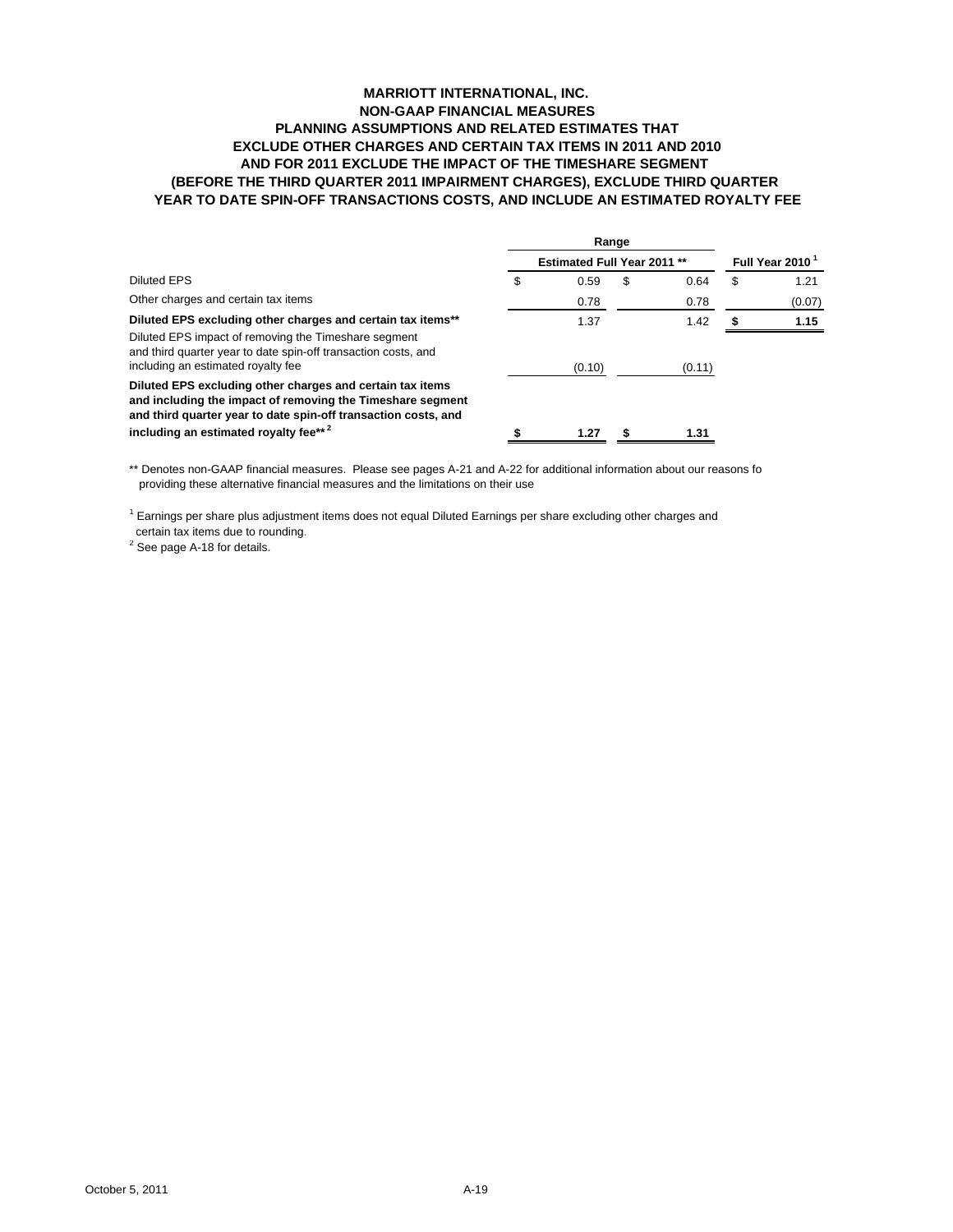### **AND EXCLUDING THE ESOP CHARGE MARRIOTT INTERNATIONAL, INC. NON-GAAP FINANCIAL MEASURES ADJUSTED 2007 EPS EXCLUDING THE TIMESHARE SEGMENT, INCLUDING AN ESTIMATED TIMESHARE ROYALTY FEE,**

(\$ in millions except per share amounts)

| Impact of removal of Timeshare segment results as reported   | <b>Full Year</b><br>2007** |        |
|--------------------------------------------------------------|----------------------------|--------|
|                                                              | \$                         | (306)  |
| Estimated royalty fee                                        |                            | 78     |
|                                                              |                            | (228)  |
| Benefit for income taxes                                     |                            | 84     |
| TIMESHARE INCOME IMPACT OF ADJUSTMENTS                       |                            | (144)  |
| <b>DILUTED EPS FROM CONTINUING OPERATIONS AS REPORTED</b>    | \$                         | 1.73   |
| Diluted EPS ESOP Charge Impact                               |                            | 0.14   |
| DILUTED EPS FROM CONTINUING OPERATIONS EXCLUDING ESOP IMPACT |                            | 1.87   |
| Diluted EPS Impact of Timeshare income impact of adjustments |                            | (0.36) |
| DILUTED EPS FROM CONTINUING OPERATIONS AS ADJUSTED           |                            | 1.51   |
| <b>Diluted Shares</b>                                        |                            | 401.4  |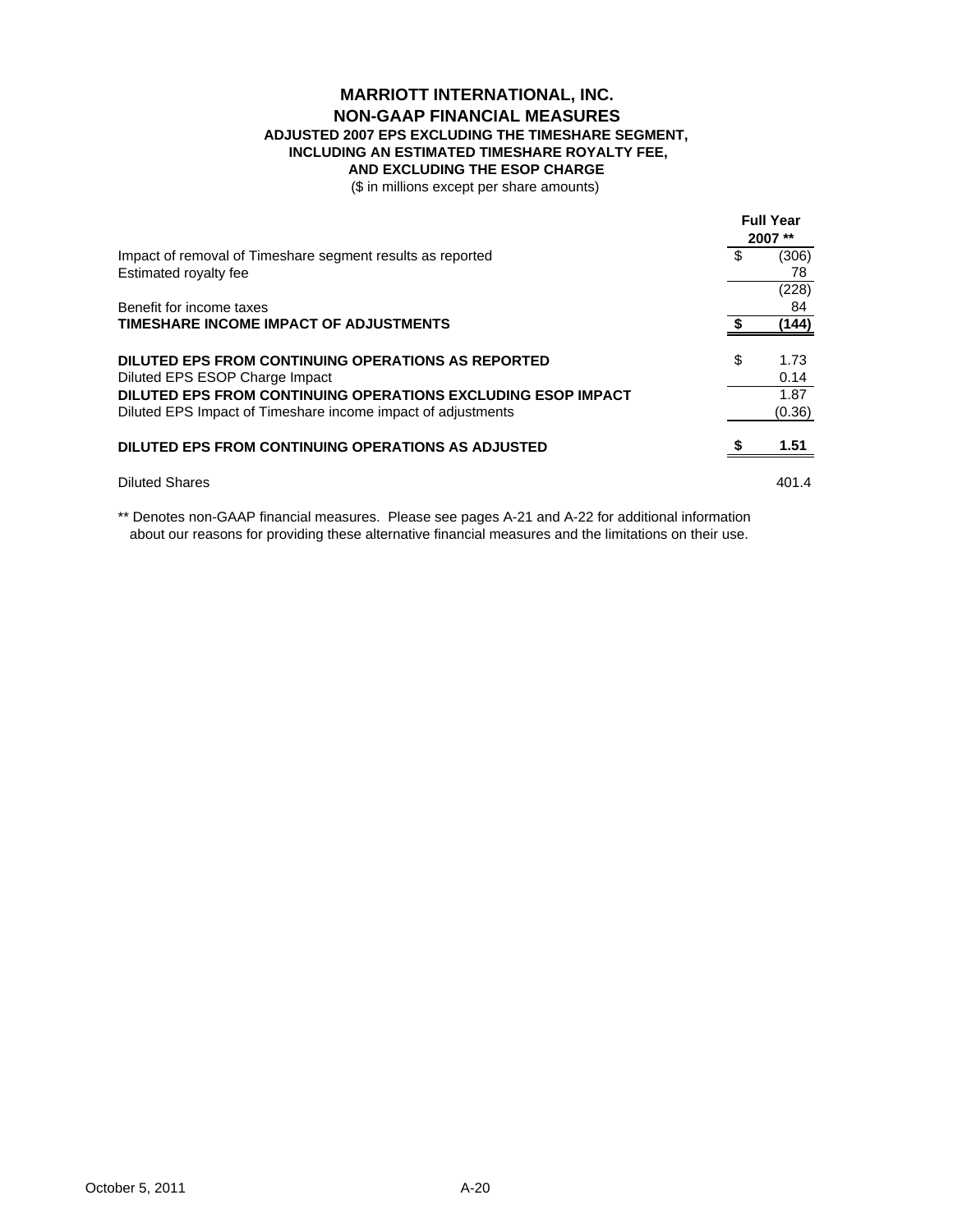#### **MARRIOTT INTERNATIONAL, INC. NON-GAAP FINANCIAL MEASURES**

In our press release and schedules, and on the related conference call, we report certain financial measures that are not prescribed or authorized by United States generally accepted accounting principles ("GAAP"). We discuss management's reasons for reporting these non-GAAP measures below, and the press release schedules (or other reconciliations identified below) reconcile the most directly comparable GAAP measure to each non-GAAP measure that we refer to (identified by a double asterisk on the preceding pages). Although management evaluates and presents these non-GAAP measures for the reasons described below, please be aware that these non-GAAP measures have limitations and should not be considered in isolation or as a substitute for revenue, operating income, income from continuing operations, net income, earnings per share or any other comparable operating measure prescribed by GAAP. In addition, these non-GAAP financial measures may be calculated and/or presented differently than measures with the same or similar names that are reported by other companies, and as a result, the non-GAAP measures we report may not be comparable to those reported by others.

**Adjusted Measures That Exclude Certain Charges, Costs and Other Expenses.** Management evaluates non-GAAP measures that exclude certain charges and tax items incurred in the 2011 third quarter, including Timeshare strategy-impairment charges, certain other charges, and Timeshare spin-off costs, and certain charges and tax items incurred in the 2010 fourth quarter because those non-GAAP measures allow for periodover-period comparisons of our on-going core operations before the impact of material charges. These non-GAAP measures also facilitate management's comparison of results from our on-going operations before material charges with results from other lodging companies.

*Timeshare Strategy-Impairment Charges.* In preparing our Timeshare segment to operate as an independent, public company following our proposed spin-off of the stock of Marriott Vacations Worldwide Corporation ("MVW") management assessed the Timeshare segment's intended use of excess undeveloped land and built inventory and the current market conditions for those assets. On September 8, 2011, management approved a plan for the Timeshare segment to accelerate cash flow through the monetization of certain excess undeveloped land in the U.S., Mexico, and the Bahamas over the next 18 to 24 months and to accelerate sales of excess built luxury fractional and residential inventory over the next three years. As a result, because the nominal cash flows from the planned land sales and the estimated fair values of the land and excess built luxury inventory were less than their respective carrying values, we recorded a pre-tax non-cash impairment charge of \$324 million in our 2011 third quarter Income Statements under the "Timeshare strategy-impairment charges" caption. This charge was allocated to the Timeshare segment.

*Certain Other Charges - 2011.* We recorded charges of \$28 million in the 2011 third quarter, which included an \$18 million other-than-temporary impairment of an investment in marketable securities (recorded in the "(Losses) gains and other income" caption of our Income Statement), not allocated to any of our segments, and a charge totaling \$10 million (recorded in the "General, administrative and other" caption of our Income Statements) related to the impairment of deferred contract acquisition costs and an accounts receivable reserve both of which were associated with a Luxury segment property whose owner filed for bankruptcy.

*Timeshare Spin-off Costs - 2011* . We recorded \$8 million and \$13 million of transaction-related expenses in the 2011 third quarter and first three quarters of 2011, respectively, (recorded in the "General, administrative and other" caption of our Income Statements and allocated to the Timeshare segment), related to the proposed spin-off of the timeshare business.

*Certain Tax Items* . Certain tax items included \$32 million in the 2011 third quarter and \$85 million in the 2010 fourth quarter. The \$32 million consisted of non-cash charges related to the impairment of certain international deferred tax assets that we expect to transfer to MVW in conjunction with the planned spin-off of our timeshare operations and timeshare development business. We impaired these assets because we consider it "more likely than not" that MVW will be unable to realize the value of those deferred tax assets. The \$85 million related to a settlement with the Appeals Division of the IRS that resolved all issues that arose in the audit of tax years 2005 through 2008. This settlement resulted in a decrease in tax expense for 2010 of approximately \$85 million, which was due to the release of previously established tax liabilities for the treatment of funds received from certain non-U.S. subsidiaries. These tax items were not allocated to any of our segments, as we don't allocate taxes to segments.

*Certain Other Charges - 2010.* We recorded net charges of \$111 million in the 2010 fourth quarter which included an \$84 million impairment charge associated with an internally developed software asset and a \$27 million impairment charge associated with the anticipated disposition of a land parcel and a golf course. Both of these charges were recorded in the "General, administrative and other" caption of our Income Statements. These charges were partially offset by an \$11 million reversal recorded in the 2010 fourth quarter of a funding liability recorded in 2009. This reversal was recorded in the "Equity in losses" caption of our Income Statements. Due to the significant impact of the recent recession on hotel owner profitability, we agreed to absorb a portion of the cost of the software asset and recorded an \$84 million impairment charge on the investment in the 2010 fourth quarter to reflect the expected unrecovered cost. Except for the impairment charges totaling \$27 million of which \$13 million impacted our Timeshare Segment and \$14 million impacted our North American Limited-Service segment, the rest of the other charges in 2010 were not allocated to any of our seaments.